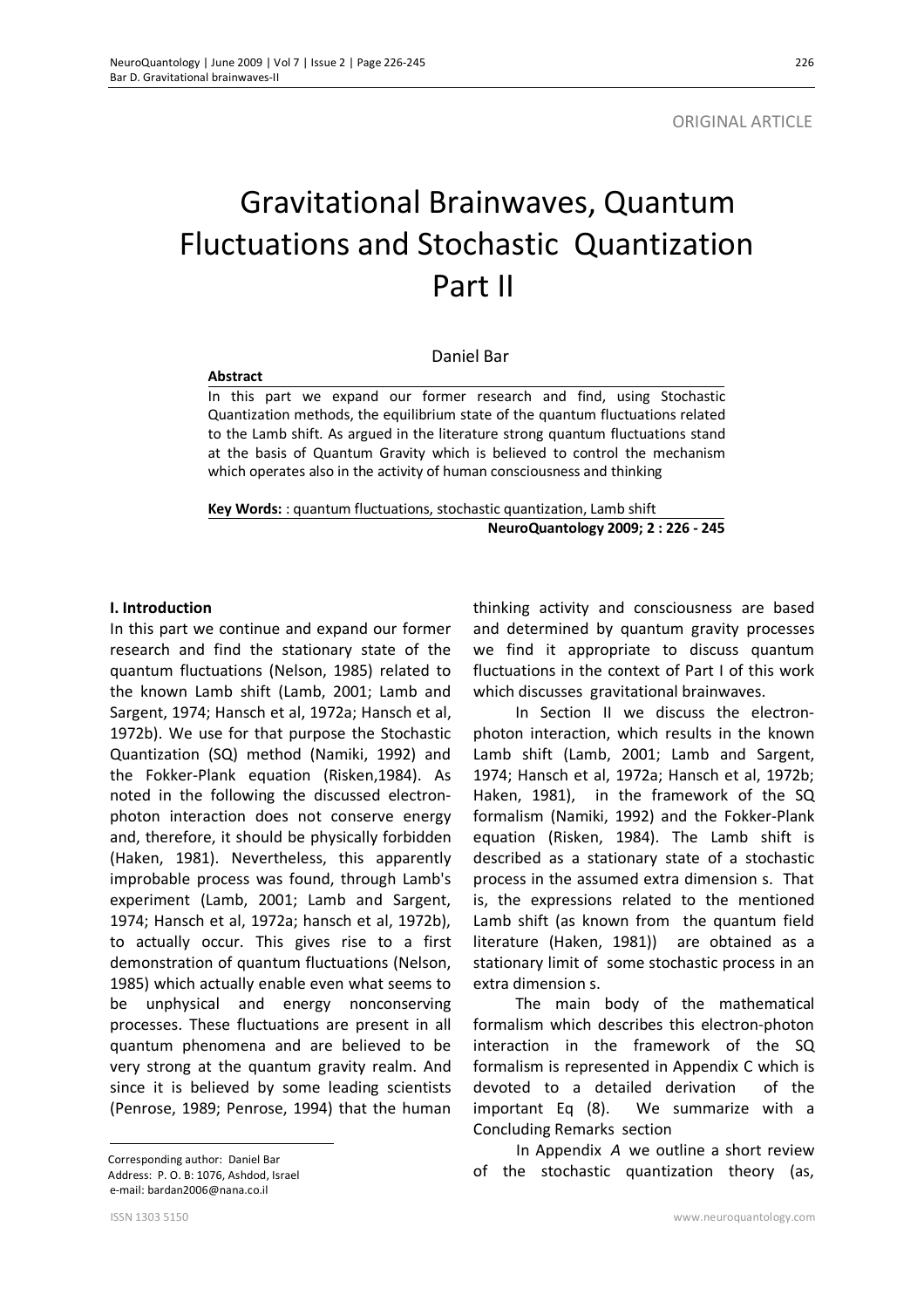especially, represented in (Namiki, 1992)), and in Appendix *B* we detaily derive the correlation expression from Eq (39) of Part I.

# **II. The Lamb shift as a stationary state of stochastic processes in the extra dimension**

The main lesson one learns from the discussion of Part I about the gravitational brainwaves is that introducing the cylindrical GW expression into the actions *S* of the path integrals related to the mentioned ensemble of variables (brains) results with the outcome that the probability to find them radiating this kind of waves is large. In this section we demonstrate this again regarding the quantum fluctuations which cause the shifting of the energy bands in the known Lamb shift experiment (Lamb, 2001; Lamb and Sargent, 1974; Hansch et al, 1972a; Hansch et al, 1972b). Here the ensemble of stochastic processes do not represent, as in the previous sections, any biological brain activity but the action of a two-state electron which emits a photon and then reabsorbs it where the total energy during this process is not conserved. This process, which is tracked to quantum fluctuations (Lamb, 2001; Lamb and Sargent, 1974; Hansch et al, 1972a; Hansch et al, 1972b), is regarded here in the framework of the SQ theory as obtained in the equilibrium limit of some stochastic process in an extra dimension *s*. That is, discussing this phenomenon as a stochastic process occuring in this extra dimension we show that taking the steady state limit of equating all the involved *s* values to each other and taking to infinity one obtains the known expressions of the Lamb shift experiment (Lamb, 2001; Lamb and Sargent, 1974; Hansch et al, 1972a; Hansch et al, 1972b; Haken, 1981).

As is customary in the SQ theory (see Appendix *A*) and exemplified in Part I we assume that there exists in an extra dimension a large ensemble of stochastic processes each of them may give rise in the stationary state to the Lamb shift phenomenon. Also, it is assumed that each of these stochastic processes is performed during finite *s* and *t* intervals  $(s_{(0)}, s)$ ,  $(t_{(0)}, t)$ and that each of these intervals is subdivided into an *N* subintervals  $(s_{(0)}, s_{(1)}, (s_{(1)}, s_{(2)}), ...$  $(s_{N-1}, s_N)$  and  $(t_{(0)}, t_1)$ ,  $(t_1, t_2)$ , ...,  $(t_{N-1}, t_N)$ .

In the following we formulate the

appropriate expression for the described electron-photon interaction over some representative subintervals  $(t_{(k-1)}, t_k)$ and  $(s_{(k-1)}, s_k)$  and calculate the probability to find the ensemble of stochastic processes giving rise to the same remarked electron-photon interaction. In contrast to the discussion in Part I where we use the stochastic Langevin formulation of the SQ theory we, now, find it better to discuss the equivalent Fokker-Plank version of it (Namiki, 1992; Risken, 1984). That is, we use the following Fokker Plank equation (Namiki, 1992; Risken, 1984)

$$
\frac{\partial P(\psi^{(k)}, t_{(k)}, s_{(k)} | \psi^{(k-1)}, t_{(k-1)}, s_{(k-1)})}{\partial s} \qquad (1)
$$
\n
$$
= F^{(k)} P(\psi^{(k)}, t_{(k)}, s_{(k)} | \psi^{(k-1)}, t_{(k-1)}, s_{(k-1)}),
$$

where

 $P(\psi^{(k)}, t_{(k)}, s_{(k)} | \psi^{(k-1)}, t_{(k-1)}, s_{(k-1)})$  denotes the conditional probability to find the relevant ensemble of stochastic processes giving rise at  $t_{k}$  and  $s_{k}$  to the state  $\psi^{(k)}$  if at the former  $t_{(k-1)}$ and  $s_{(k-1)}$  they give rise to the state  $\psi^{(k-1)}$ . In the context of this section the states  $\ \psi^{(k)}$  and  $\ \psi^{(k-1)}$ are in effect two total situations each of them includes all the particular photon-electron interaction states related to the ensemble of stochastic variables at the two different *t* and *s* values of  $t_{(k)}$ ,  $s_{(k)}$  and  $t_{(k-1)}$   $s_{(k-1)}$ . In this way the *P* 's here have similar meaning to the *P* 's of Part I which are related to cylindrical GW's. The  $F^{(k)}$ in Eq (1) is (Namiki, 1992)

$$
F^{(k)} = \frac{1}{2\alpha} H(\psi^{(k)}, \pi^{(k)}),
$$
 (2)

where H,  $\pi^{(k)}$  and  $\psi^{(k)}$  are, respectively, the "stochastic" Hamiltonian, momentum and state for the subintervals  $(s_{(k-1)}, s_k)$ ,  $(t_{(k-1)}, t_k)$ . The  $\alpha$ , as mentioned after Eq (3) in Part I, is either

$$
\alpha = \frac{k_{\beta}T}{f}
$$

for classical phenomena or  $\alpha = \hbar$  for quantum ones. The momentum  $\pi^{(k)}$  is, as in quantum mechanics, a differential operator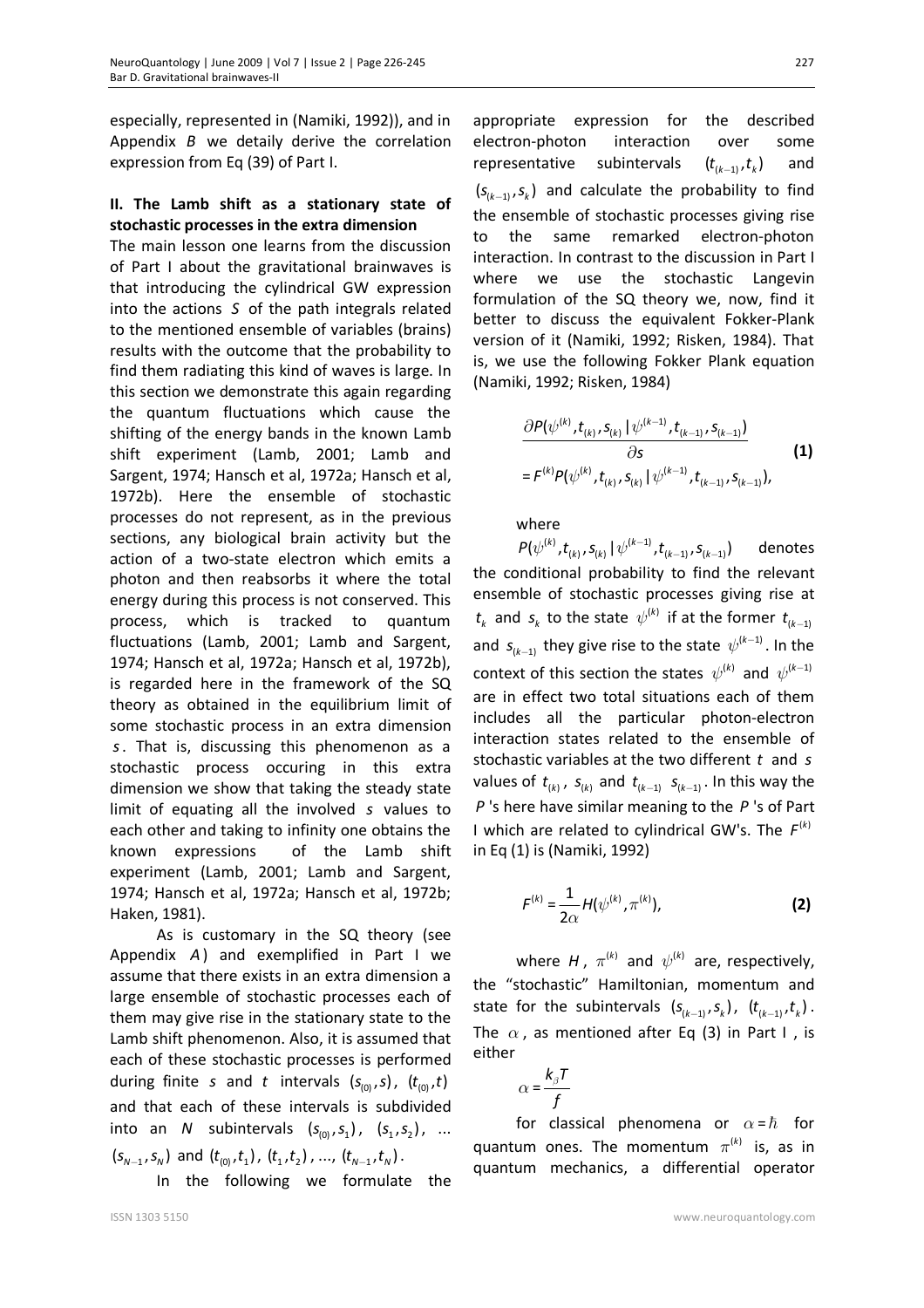defined by (Namiki, 1992)

$$
\pi^{(k)} = -2\alpha \frac{\partial}{\partial \psi^{(k)}}
$$

and satisfied the commutation relations (Namiki, 1992)  $[\pi^{(m)}, \psi^{(n)}] = 2 \alpha \delta^{mn}$ . The operator *F* from Eq (2) is also a differential operator which may be written generally for the ensemble of *n* stochastic processes as (Namiki, 1992)

$$
F = \sum_{i=1}^{i=n} \left(\alpha \frac{\partial^2}{\partial (\psi_{(i)})^2} - \frac{\partial K_{(i)}(\psi)}{\partial (\psi_{(i)})}\right)
$$
(3)

Noting that  $K_{(i)}(\psi)$  has the same meaning as in the Langevin formalism of the SQ theory (see Eq (17) in Part I and Eq (A\_1) in Appendix *A*) one may write the last equation (3) in a manner which emphasizes the underlying stochastic process  $\eta$ 

$$
F = \frac{\partial}{\partial(\psi_{(i)})} \sum_{i=1}^{i=n} (\alpha \frac{\partial}{\partial(\psi_{(i)})} - K_{(i)}(\psi))
$$
  
= 
$$
\frac{\partial}{\partial(\psi_{(i)})} \left\{ \sum_{i=1}^{i=n} (\alpha \frac{\partial}{\partial(\psi_{(i)})} - (\frac{\partial \psi_{(i)}}{\partial s} - \eta_{(i)})) \right\}
$$
(4)

As emphasized in (Namiki, 1992) one may develop, using the former relations, a stochastic operator formalism which corresponds to the quantum one so that it is possible to formulate a ``Schroedinger'', ``Heisenberg'' and ``interaction'' pictures. Thus, assuming an ensemble of *n* stochastic processes, using the "interaction" picture and considering the whole intervals  $(t_{(0)}, t)$ , and  $(s_{(0)}, s)$  one may calculate the conditional probability to find at *s* and *t* these processes giving rise to the state  $\psi$  if at the initial  $s_{\text{on}}$  and  $t_{\text{on}}$  they give rise to the state  $\psi^{(0)}$ . This conditional probability is given by (Namiki, 1992)

$$
P'(\psi, t, s | \psi^{(0)}, t_{(0)}, s_{(0)}) = P'(\psi^{(0)}, t_{(0)}, s_{(0)}) + + \int_{(0)}^{\psi} F^{(N)} P'(\psi^{(N-1)}, t_{(N-1)}, s_{(N-1)} | \psi^{(0)}, t_{(0)}, s_{(0)}) d\psi^{(N)},
$$
 (5)

where the superscript *I* reminds us that we use the "interaction" picture and  $P'(\psi^{(0)}, t_{(0)}, s_{(0)})$  is the probability that the ensemble of stochastic processes give rise at the initial  $t_{(0)}$  and  $s_{(0)}$  to the initial state  $\psi^{(0)}$ . The

states  $\psi$  depends upon *s* and *t* and, therefore, the integration over  $\psi$  is, actually, a double one over *s* and *t* . Thus, substituting in a perturbative manner (Feynman, 1984; Feynman and Hibbs, 1965; Swanson, 1992) for  $P'(\psi^{(N-1)}, t_{(N-1)}, s_{(N-1)} | \psi^{(0)}, t_{(0)}, s_{(0)})$  one may write Eq (5) as

$$
P'(\psi, t, s | \psi^{(0)}, t_{(0)}, s_{(0)}) = P'(\psi^{(0)}, t_{(0)}, s_{(0)})
$$
  
+
$$
\sum_{k=1}^{k=N} \int_{\psi^{(0)}}^{\psi} F^{(N)} d\psi^{(N)} \int_{\psi^{(0)}}^{\psi^{(N)}} F^{(N-1)} d\psi^{(N-1)}.
$$
  

$$
\int_{\psi^{(0)}}^{\psi^{(N-1)}} F^{(N-2)} d\psi^{(N-2)} \cdots \int_{\psi^{(0)}}^{\psi^{(N)}} F^{(2)} d\psi^{(2)}.
$$
  

$$
\int_{\psi^{(0)}}^{\psi^{(2)}} F^{(1)} d\psi^{(1)} P'(\psi^{(0)}, t_{(0)}, s_{(0)})
$$
  

$$
= P'(\psi^{(0)}, t_{(0)}, s_{(0)})
$$
  
+
$$
\int_{\psi^{(0)}}^{\psi} d\psi^{(1)} F^{(1)} P'(\psi^{(0)}, t_{(0)}, s_{(0)}) +
$$
  
+
$$
\int_{\psi^{(0)}}^{\psi} d\psi^{(2)} \int_{\psi^{(0)}}^{\psi^{(2)}} d\psi^{(1)} F^{(1)} F^{(2)} P'(\psi^{(0)}, t_{(0)}, s_{(0)})
$$
  
+
$$
\int_{\psi^{(0)}}^{\psi} d\psi^{(2)} \int_{\psi^{(0)}}^{\psi^{(2)}} d\psi^{(1)} F^{(1)} F^{(2)} P'(\psi^{(0)}, t_{(0)}, s_{(0)})
$$
  
...
$$
\int_{\psi^{(0)}}^{\psi^{(3)}} d\psi^{(2)} \int_{\psi^{(0)}}^{\psi^{(2)}} d\psi^{(1)} F^{(1)} F^{(2)}
$$
  
...
$$
F^{(N-1)} F^{(N)} P'(\psi^{(0)}, t_{(0)}, s_{(0)})
$$
(6)

Note that in the last equation we have obtained in each term the same factor of  $P'(\psi^{(0)}, t_{(0)}, s_{(0)})$  . Now, since the Lamb shift results from quantum fluctuations (Nelson, 1985) and since the states in quantum mechanics as well as in SQ (Namiki, 1992) have a probabilistic interpretation we may assume that the probabilities  $P'$  denote states. We should, however, emphasize (again) that these *P* 's from Eq (6) as those of Part I (see, for example, Eqs (34)-(35) in Part I), refer to the states of the whole ensemble of stochastic variables in the sense of the conditional probability to find them at a later *s* and *t* in some situation  $\psi$  if, for example, at the initial  $s_{(0)}$  and  $t_{(0)}$  they were at the situation  $\psi^{(0)}$ . We later in Appendix C denote the respective particular states of the interacting electron and photon by  $\phi$  and *u*.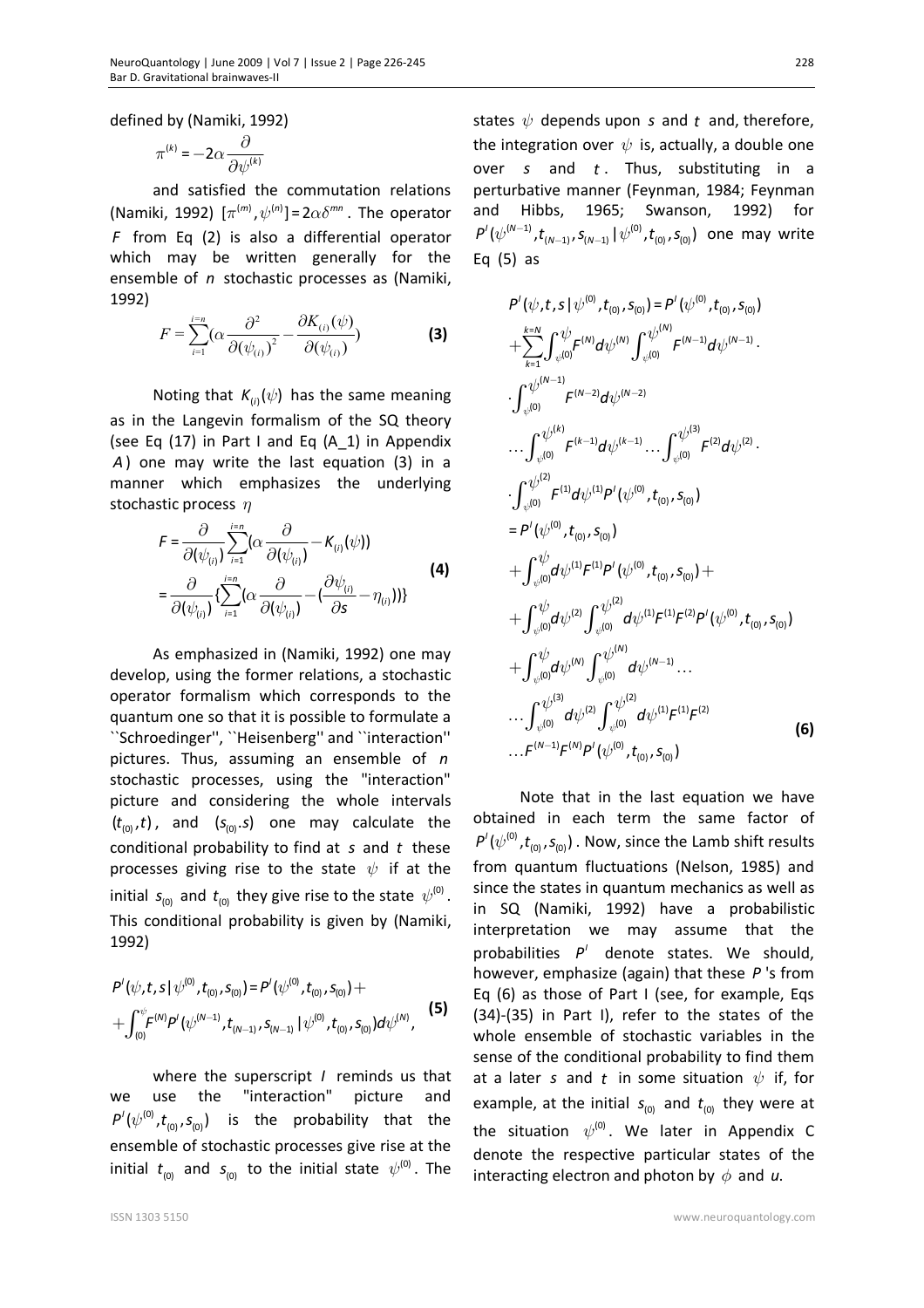Thus, following the last discussion one may use the quantum rules and terms as in (Haken, 1981), except for the introduction of the extra variable *s*, for representing the electron and photon before and after the interaction between them as well as the general state of the whole ensemble of stochastic variables. The variable *s* is introduced into the relevant quantities so that in the limit of equating all the different *s* values to each other and taking to infinity, as required in the SQ theory (Namiki, 1992; Parisi, 1981), the known expressions (Haken, 1981) which represent the electron and photon and the correlation between them are obtained. Thus, one may assign to the initial  $s_{(0)}$ and  $t_{00}$  the value of zero and refer to  $P'(\psi^{(0)}, t_{(0)} = 0, s_{(0)} = 0)$  as the initial state of the ensemble system.

In Appendix C we have calculated in a detailed manner, using stochastic quantization methods, the whole process of emitting and reabsorbing a photon by a two-state electron during the time and s intervalls  $(t_{(0)}, t)$ , and  $(s_{(0)}, s)$ . This process during these intervals may be represented by the first two terms at the right hand side of Eq (6). That is,

$$
P'(\psi, t, s | \psi^{(0)}, t_{(0)}, s_{(0)}) = P'(\psi^{(0)}, t_{(0)}, s_{(0)})
$$
  
+ 
$$
\int_{\psi^{(0)}}^{\psi} d\psi^{(1)} F^{(1)} P'(\psi^{(0)}, t_{(0)}, s_{(0)})
$$
 (7)

The detaily calculated expression for this process is given in Eq (C\_18) in Appendix C as

$$
P'(\psi, t, s | \psi^{(0)}, 0, 0) = P'(\psi^{(0)}, 0, 0)(1 + G(t, s)) =
$$
  
=  $P'(\psi^{(0)}, 0, 0)(1 + it\Delta \varepsilon_{\lambda} + is\Delta \varepsilon_{\lambda_{s}}),$  (8)

where – as mentioned before Eq  $(7)$  – the initial *t and s* are assigned the zero value, that is,  $t_{(0)} = 0$ ,  $s_{(0)} = 0$ . *G*(*t*, *s*) is given by Eq (C\_17) in Appendix C and  $\Delta \varepsilon_{\lambda}$ ,  $\Delta \varepsilon_{\lambda_{\varsigma}}$  are given by Eqs (C\_19) in that Appendix. The result in Eq (8) is only for the first-order term in Eq (6) which involves one emission and one reabsorption done over the intervals  $(s_{(0)}, s)$ ,  $(t_{(0)}, t)$ . If these emission and reabsorption are repeated for each one of the many subintervals into which the former finite *s* and *t* intervals were subdivided

so that all the higher order terms of this process  $(N \rightarrow \infty)$  are taken into account one obtains, analogously to the quantum analog (Haken, 1981) (in which the variable *s* is absent), the result

$$
P'(\psi, t, s | \psi^{(0)}, 0, 0)
$$
  
\n
$$
= P'(\psi^{(0)}, 0, 0)(1 + G_{\lim N \to \infty}(t, s))
$$
  
\n
$$
= P'(\psi^{(0)}, 0, 0)\{1 + (it\Delta \varepsilon_{\lambda} +
$$
  
\n
$$
+ \frac{1}{2!} (it\Delta \varepsilon_{\lambda})^2 + ... + \frac{1}{k!} (it\Delta \varepsilon_{\lambda})^k + ...)
$$
  
\n
$$
+ (is\Delta \varepsilon_{\lambda_s} + \frac{1}{2!} (is\Delta \varepsilon_{\lambda_s})^2 + ...
$$
  
\n
$$
... + \frac{1}{k!} (is\Delta \varepsilon_{\lambda_s})^k + ...)
$$
  
\n
$$
P'(\psi^{(0)}, 0, 0)(e^{it\Delta \varepsilon_{\lambda}} + e^{is\Delta \varepsilon_{\lambda_s}} - 1)
$$

Note that in contrast to the *G*(*t*, *s*) of Eq (8) which involves only one emission and one reabsorption done over the entire intervals  $(s_{(0)}, s)$ ,  $(t_{(0)}, t)$  here in Eq (9) it involves all the higher order terms of them and, therefore, it is denoted  $G_{\lim N \to \infty}(t, s)$ . That is,  $G_{\lim N \to \infty}(t, s) = G_1(t, s) + G_2(t, s) + ...$  $+G_N(t,s)+...,$ 

Where the first term  $G_1(t,s)$  at the right hand side of the last equation denotes the first order term in which one emission and one reabsorption are done during the whole intervals  $(s_{(0)}, s)$ ,  $(t_{(0)}, t)$ .  $G_1(t, s)$  is, actually, given by Eq (8). The second order term  $G_2(t,s)$ denotes the case where the acts of emission and reabsorption are repeated twice during the intervals  $(s_{(0)}, s)$ ,  $(t_{(0)}, t)$  and likewise for the other higher order terms.

 The left hand side of Figure 1 shows a Feynman diagram (Feynman and Hibbs,1965; Haken,1981; Mattuck, 1976) of the emission and reabsorption process performed once over the relevant *t* interval whereas the right hand side of it shows a Feynman diagram of the fourth order term of this process over the same *t* interval. Now, as required by the SQ theory, the stationary situations are obtained in the limit of eliminating the extra variable *s* which is done by equating all the *s* values to each other and taking to infinity. Thus, since, as remarked, we have equated the initial  $s_{(0)}$  to zero we must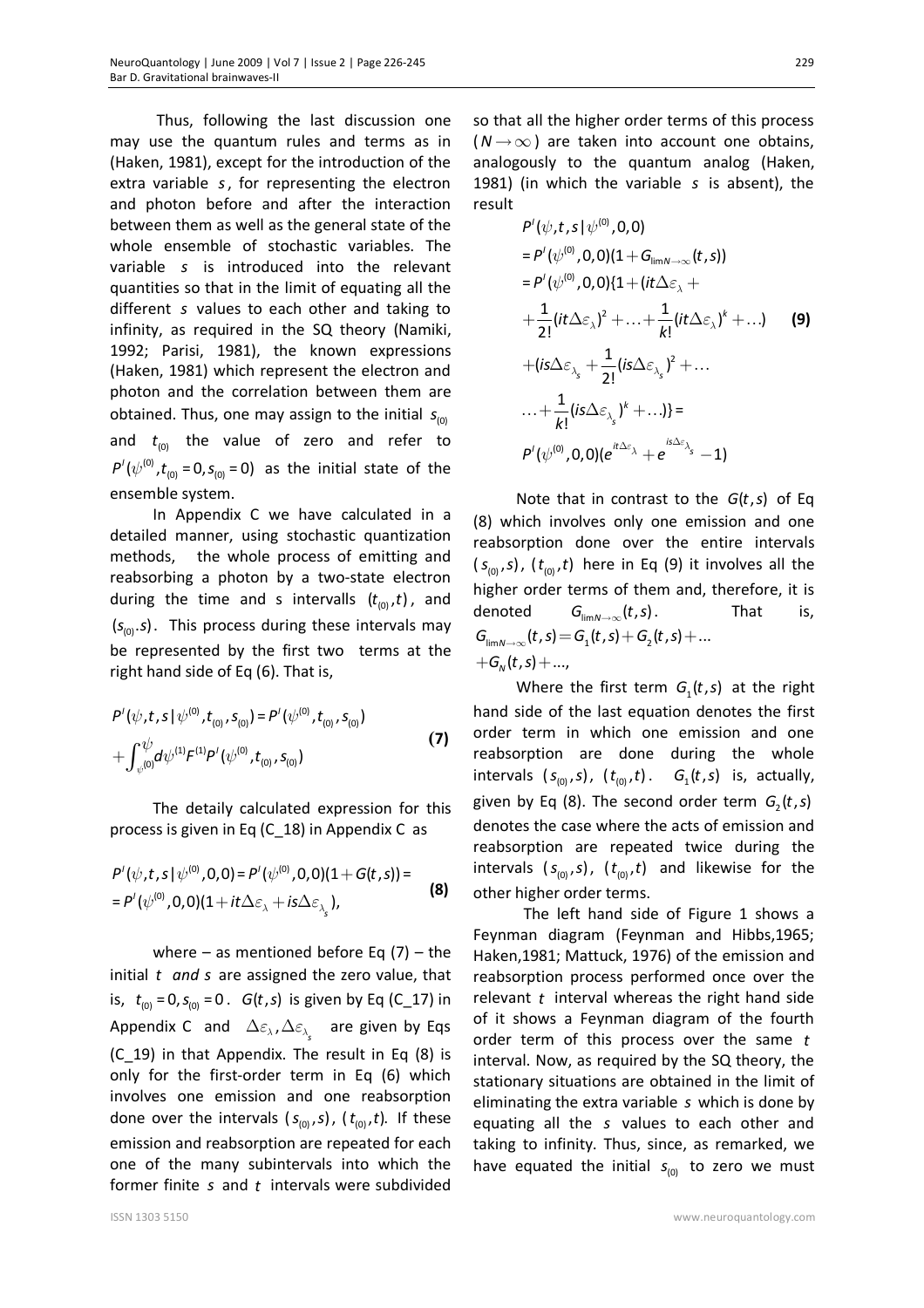equate all the other *s* values to zero. That is, the stationary state is

$$
\lim_{s \to 0} P'(\psi, t, s | \psi^{(0)}, 0, 0)
$$
\n
$$
= \lim_{s \to 0} P'(\psi^{(0)}, 0, 0) (e^{it\Delta \epsilon_{\lambda}} + e^{is\Delta \epsilon_{\lambda_s}} - 1)
$$
\n
$$
= P'(\psi^{(0)}, 0, 0) e^{it\Delta \epsilon_{\lambda}}
$$
\n(10)

The last result is the one obtained in quantum field theory (Haken, 1981) for the same interaction (without any extra variable). The quantity  $\Delta \varepsilon$ , given by the first of Eqs (C\_19) in Appendix C, has the same form also in the quantum version (Haken, 1981), where it is termed the energy shift. This shift have been experimentally demonstrated in the quantum field theory for the case of a real many-state particle in the famous Lamb shift of the Hydrogen atom (Lamb, 2001; Lamb and Sargent, 1974; Hansch et al, 1972a; Hansch et al, 1972b; Haken, 1981).

Note that, as for the gravitational brainwaves case, introducing the expression of the detailed electron-photon interaction for all the subintervals of *s* and *t* of all the stochastic processes yields a correlation among them which truly represents, in the stationary situation, the corelation of the real interaction. That is, when all the values of *s* are equated to each other and eliminated the equilibrium stage is obtained. One may, also, note that the elimination of the *s* variable is fulfilled by only equating all its values to each other without having to take the infinity limit (see the discussion before Eq (A\_14) in Appendix *A*).

## **Concluding Remarks**

In this part we continue our former line of reasoning from Part I and show, using SQ methods (Namiki, 1992), that the phenomena of quantum fluctuations may be regarded as stationary states of an assumed stochastic processes which occur in an extra dimension. That is, these quantum fluctuations are obtained as the stationary limit of these hypothetical stochastic processes. We have concentrated our discussion on the Lamb shift (Lamb, 2001; Lamb and Sargent, 1974; Hansch et al, 1972a; Hansch et al, 1972b) which may be regarded as one of the first actual demonstrations of quantum

fluctuations.

Naturally, quantum fluctuations, as observed in nature, are very tiny and infinitesimal but are believed to be very much strong and violent at the quantum gravity regime. This quantum gravity regime is supposed (Penrose, 1989; Penrose, 1994) to reign and control the mechanism which stands at the basis of coherent human thinking and consciousness.

It is shown that the known expressions And formulas which characterize the Lamb shift (Haken, 81) are obtained as stationary limit of the mentioned stochastic processes in an assumed extra dimension.

A large part of the mathematical apparatus which describes the Lamb shift in the context of SQ is represented in Appendix C which is devoted to deriving Eq (8). Appendix A outlines a short review of the stochastic quantization method as, especially, represented in (Namiki, 1992). Appendix B detaily derives Eq (39) from Part I of this work.

#### **References**

- Abramowitz M, Stegun IA. (eds). Handbook of mathematical functions. Dover, New York, 1970.
- Coffey W. The Langevin Equation. World Scientific, Singapore, 1996.
- Doob JL. Stochastic Processes. Wiley, New York 1953.
- Feynman RP. Spacetime approach to non relativistic quantum mechanics. Rev Mod Phys 1984; 20: 367-387
- Feynman RP, Hibbs AR. Quantum Mechanics and Path Integrals. McGraw-Hill, 1965.
- Kannan D. An Introduction to Stochastic Processes. Elsevier, 1979.
- Haken H. Light. Vol 1. Elsevier, 1981.
- Hansch TW, Shahin IS, Schawlow AL. Optical resolution of the Lamb shift in atomic Hydrogen by laser saturation spectroscopy. Nature (London) Phys Sci 1972; 235: 63- 65
- Hansch TW, Schawlow AK, Toschek PE. Ultrasensitive response of a CW dye laser to selective extinction. IEEE J Quant Electr 1972; QE-8:802-804.
- Kuchar K. Canonical quantization of cylindrical gravitational waves. Phys Rev D 1971; 4: 955-986.
- Lamb WE Jr. The Interpretation of Quantum Mechanics. Rinton Press, 2001.
- Lamb WE Jr and Sargent M. Laser Physics. Addison-Wesley, 1974.
- Mattuck RD. A Guide to feynman Diagrams in the Many Body Problem. 2nd edition. McGraw-Hill, 1976.
- Merzbacher E. Quantum Mechanics. Second edition. Wiley, 1961.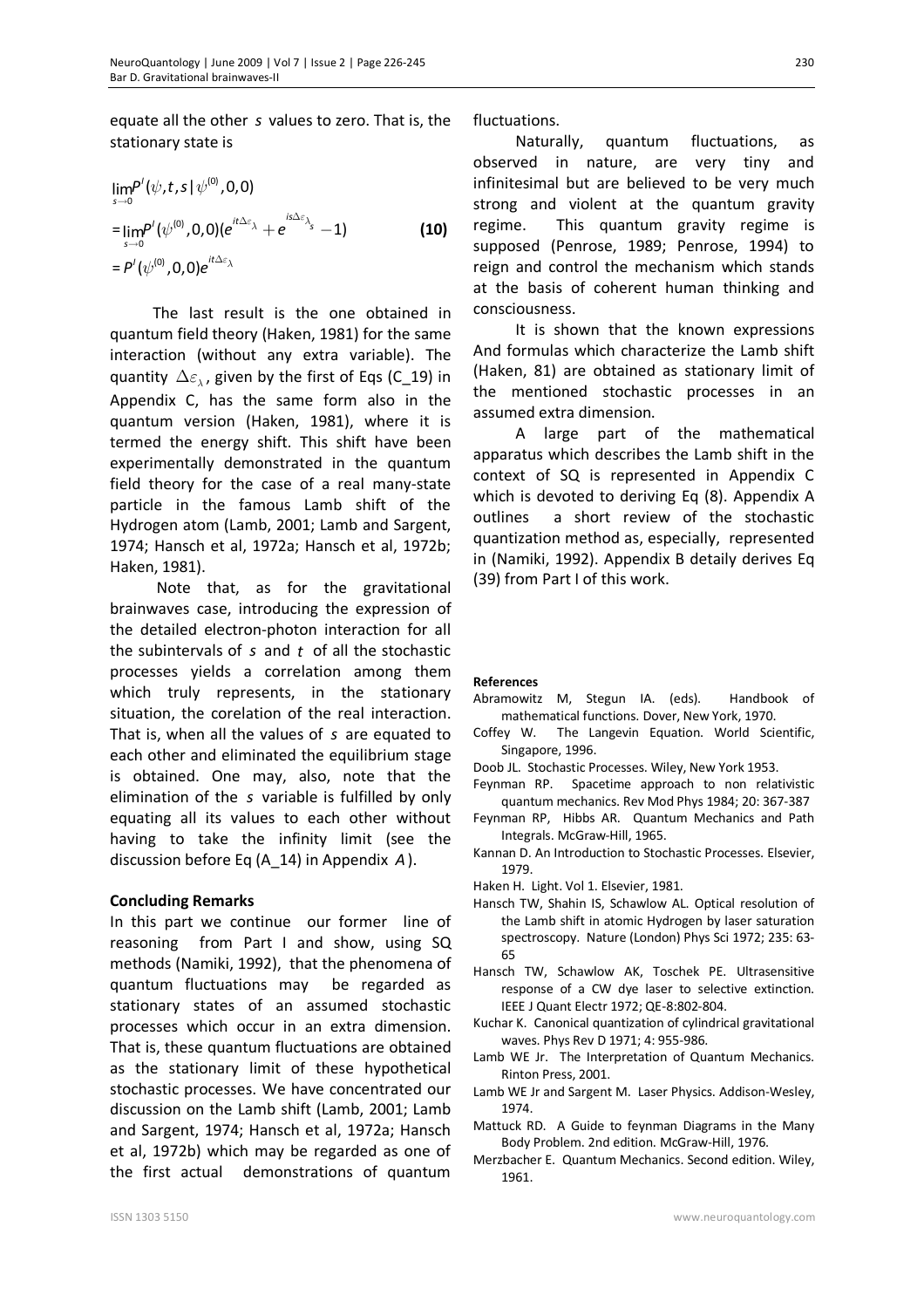Namiki M. Stochastic Quantization. Springer-Verlag, 1992.

- Nelson E. Quantum Fluctuation. Princeton University Press, New Jersey, 1985.
- Parisi G, Wu Y. Perturbation theory without gauge fixing. Sci Sin 1981; 24:483-596
- Penrose R. The Emperor's New Mind. Oxford University Press, 1989.
- Penrose R. Shadows of the mind. Oxford University Press, 1994.
- Pipes AL. Applied Mathematics for Engineers and Physicists. 2nd edition, McGraw-Hill, 1958.
- Risken H. The Fokker-Plank Equation. Springer-Verlag,

1984.

- Roepstorff G. Path Integral Approach to Quantum Physics. Springer-Verkag, 1994.
- Rogers LC, Williams D. Diffusions, Markov Processes and Martingales. 2nd edition. Wiley, 1987.
- Schiff LI. Quantum Mechanics. 3-rd Edition. McGraw-Hill, 1968.
- Swanson M. Path Integrals and Quantum Processes. Academic Press, 1992.
- Tannoudji CC, Diu B, Lalo F. Quantum Mechanics. Wiley, 1977.

## **APPENDIX A**

#### **Representation of the Parisi-Wu-Namiki Stochastic Quantization**

The Parisi-Wu-Namiki SQ theory (Namiki, 1992; Parisi and Wu, 1981) for any stochastic process (Kannan, 1979; Doob, 1953; Rogers and Williams, 1987) may use either the Langevin equation (Coffey, 1996) or the Fokker-Plank one (Risken, 1984) as its basic starting point. For the following introductory representation of the SQ theory and in Part I of this work we find it convenient to use the Langevin equation whereas in this part II we discuss the electron-photon interaction which results in the known Lamb shift (Lamb, 2001; Lamb and Sargent, 1974; Hansch et al, 1972a; Hansch et al, 1972b) from the point of view of the Fokker-Plank equation. The stochastic process, which is assumed in the SQ theory to occur in some extra dimension *s*, is generally considered to be of the Wienner-Markoff type (Kannan, 1979; Doob, 1953; Rogers and Williams, 1987) and to be described by the *n* variables  $\psi(s,t) = (\psi_1(s,t), \psi_2(s,t), \dots \psi_{(n-1)}(s,t), \psi_n(s,t))$ . This stochastic process is also characterized by the *n* random forces  $\eta(s,t) = (\eta_1(s,t), \eta_2(s,t), \ldots, \eta_{(n-1)}(s,t), \eta_n(s,t))$  which are Gaussian white noise (Kannan, 1979; Doob, 1953; Rogers and Williams, 1987). Thus, denoting the process related to the *i* variable by  $\psi_i$ , where  $1 \leq i \leq n$ , one may analyze it by taking its rate of change with respect to *s* according to the generalized Langevin equation (Coffey, 1996; Namiki, 1992)

$$
\frac{\partial \psi_i(s,t,r)}{\partial s} = K_i(\psi(s,t,r)) + \eta_i(s,t,r), \qquad i = 1,2,\ldots n,
$$
 (A\_1)

where *n* denotes the remarked *n*-member ensemble of variables and  $\eta_i$  denotes stochastic process related to the variable  $\psi_i$ . The variables  $\psi_i$  depends upon s and upon the spatial variable *r* and the time t. The  $K<sub>i</sub>$  are given in the SQ theory by (Parisi and Wu, 1981; Namiki, 1992)

$$
K_i(\psi(s,t,r)) = -\left(\frac{\delta S_i[\psi]}{\delta \psi}\right)_{\psi = \psi(s,t,r)},
$$
\n(A\_2)

where  $S_i$  are the actions  $S_i = \int \int dr dt L_i(\psi, \dot{\psi})$  and  $L_i$  are the Lagrangians. For properly discussing the ``evolution'' of the related process  $\psi_i$  one, generally, subdivides the *t* and *s* intervals  $(t_{(0)},t)$ ,  $(s_{(0)},s)$  into N subintervals  $(t_{(0)},t_1)$ ,  $(t_1,t_2)$ , ...  $(t_{N-1},t)$  and  $(s_{(0)},s_1)$ ,  $(s_1,s_2)$ , ...  $(s_{N-1},s)$ . We assume that the Langevin Eq  $(A_1)$  is satisfied for each member of the ensemble of variables at each subinterval with the following Gaussian constraints (Namiki, 1992)

$$
<\!\!\eta_i^{(k)}(t_k,s_k)=0, \ \ \leq\!\!\eta_i^{(k)}(t_k,s_k)\eta_j^{(k)}(t_{k,s}^*,s_k^*)=2\alpha\delta_{ij}\delta(t_k-t_{k}^*)\delta(s_k-s_{k}^*), \tag{A_3}
$$

where the angular brackets denote an ensemble average with the Gaussian distribution, the *k*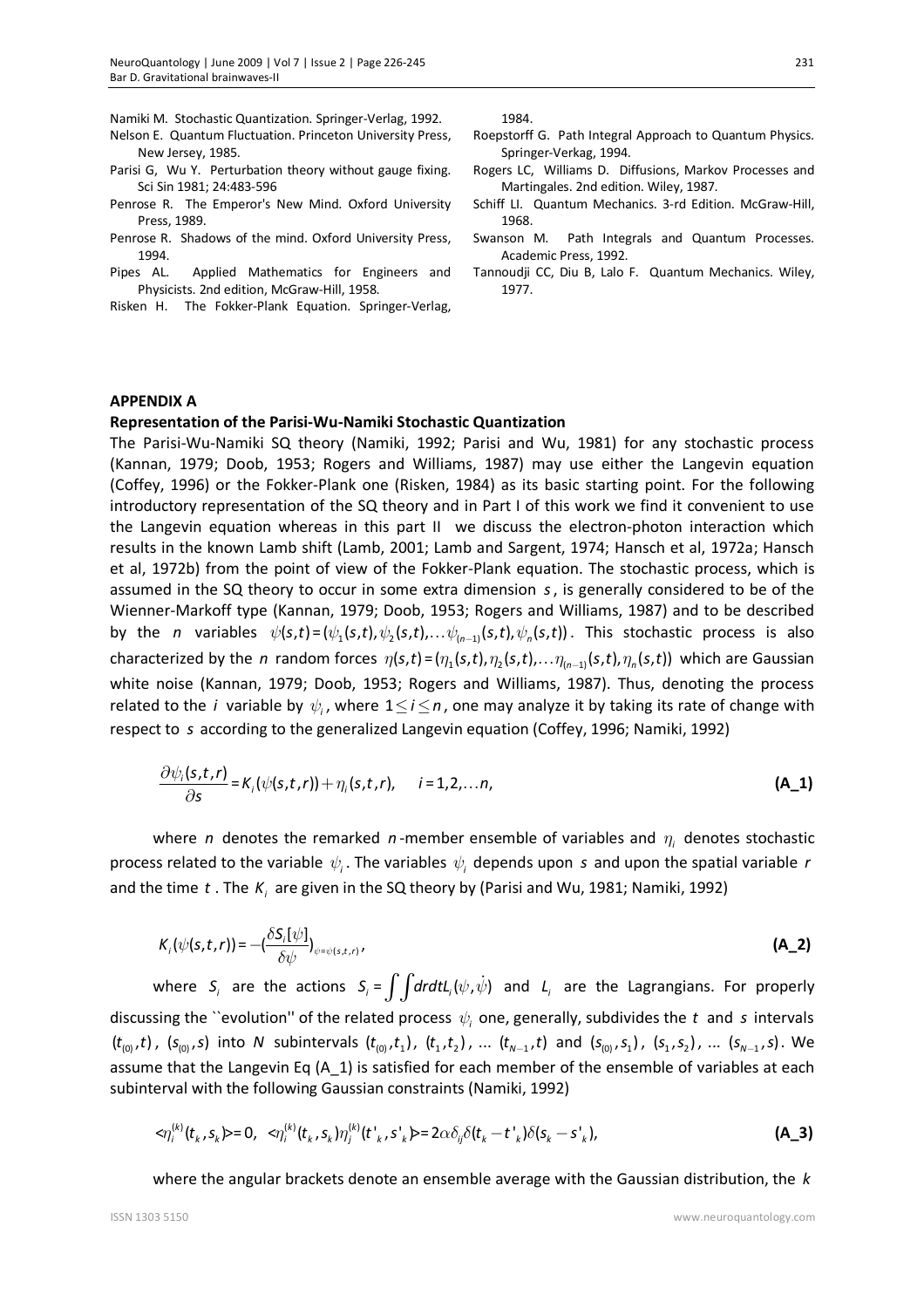superscript denotes the *k* -th subinterval from the *N* available and the *i* , *j* refer to the mentioned *n* variables where  $n \ge i, j \ge 1$ . Note that both intervals  $(t_{(0)}, t)$ ,  $(s_{(0)}, s)$  of each one of the *n* variables are subdivided, as mentioned, into *N* subintervals. The  $\alpha$  from Eq (A 3) have different meanings which depend upon the involved process and the context in which Eqs  $(A_1)$  and  $(A_3)$  are used. Thus, in the classical regime  $\alpha$  is (Namiki, 1992)

=  $k_{_\beta}$ T *f*  $\alpha = \frac{n_{\beta}r}{f}$  where  $k_{\beta}$ , T, and f are respectively the Boltzman constant, the temperature in

Kelvin units and the relevant friction coefficient. In the quantum regime  $\alpha$  is identified (Namiki, 1992) with the Plank constant  $\hbar$ . We note that using Eqs (A\_1)-(A\_3) enables one (Namiki, 1992) to discuss a large number of different classical and quantum phenomena. It has been shown (Namiki, 1992) that the right hand side of Eq  $(A_3)$  may be derived from the following Gaussian distribution law (Namiki, 1992)

$$
P_i(y)dy_i = \frac{1}{\sqrt{2\pi(\langle x_i^{(k)}\rangle)^2}}\exp(-\frac{(y_i^{(k)})^2}{2(\langle x_i^{(k)}\rangle)^2})dy_i,
$$
 (A\_4)

which is the probability density for the variable  $\psi_i$  and for the subintervals  $(s_{(k-1)}, s_k)$ ,  $(t_{(k-1)}, t_k)$ to have a value of  $\eta_i^{(k)}$  in  $(y_i^{(k)}, y_i^{(k)}+dy_i)$  (Namiki, 1992), where

$$
y_i^{(k)} = \frac{\partial \psi_i^{(k)}(s, t, x)}{\partial s} - K_i(\psi_i^{(k)}(s, t, x))
$$
 (A\_5)

For the *n* variables one may write Eq (A\_4) for the subintervals  $(s_{(k-1)}, s_{k})$ ,  $(t_{(k-1)}, t_{k})$  as

$$
P_{i_{\text{max}}}(\mathsf{y})d\mathsf{y}=\exp\bigl(-\sum_{i=1}^{n}\frac{(\mathsf{y}_{i}^{(k)})^{2}}{2(\langle\eta_{i}^{(k)}\rangle)^{2}}\bigr)\prod_{i=1}^{n}\frac{d\mathsf{y}_{i}}{\sqrt{2\pi(\langle\eta_{i}^{(k)}\rangle)^{2}}}\,,\tag{A_6}
$$

which is the probability density for the *n* variables  $\psi_i$   $1 \leq i \leq n$  to have a value of  $\eta_i^{(k)}$  in  $(y_i^{(k)}, y_i^{(k)} + dy_i)$  where *dy* at the left of (A\_6) is  $dy = \prod_i dy_i$ . The angular brackets are product over any two variables as given in Eq  $(A_3)$ . We note in this context that the general correlation  $\langle \eta_i \eta_i \dots \eta_m \eta_n \rangle$  is expressed in terms of  $\langle \eta_i \eta_i \rangle$  by (Namiki, 1992)

$$
\langle \eta_i \eta_j \dots \eta_m \eta_n \rangle = \begin{cases} 0 & \text{for odd number of } \eta' s \\ \sum \langle \eta_i \eta_j \rangle \langle \eta_m \eta_n \rangle \dots & \text{for even number of } \eta' s \end{cases} \tag{A_7}
$$

where the sum is taken over every possible pair of  $\eta'$ s. For the whole intervals ( $s$ <sub>(0)</sub>, s), ( $t$ <sub>(0)</sub>, t), which, as mentioned, were each subdivided into *N* subintervals, one may generalize Eq (A 6) as

$$
P_{i...}(y)dy = \exp\left(-\sum_{i=1}^{n}\sum_{k=1}^{N}\frac{(y_i^{(k)})^2}{2(\lll n_i^{(k)}>\lceil^2}\right)\prod_{i=1}^{n}\prod_{k=1}^{N}\frac{dy_i^{(k)}}{\sqrt{2\pi(\lll n_i^{(k)}>\lceil^2}\lll\right)},
$$
(A\_8)

where now the *dy* at the left is  $dy = \prod_i \prod_k dy_i^{(k)}$ . Note that Eqs (A\_4), (A\_6) and (A\_8) denote probability densities as realized from the *dy* at the left hand sides of these equations. In order to find the probabilities themselves one have to integrate the right hand sides of these equations over the appropriate variables. Thus, using Eqs  $(A_1)$ ,  $(A_3)$  and  $(A_5)$  one may write Eq  $(A_4)$  in a more informative way as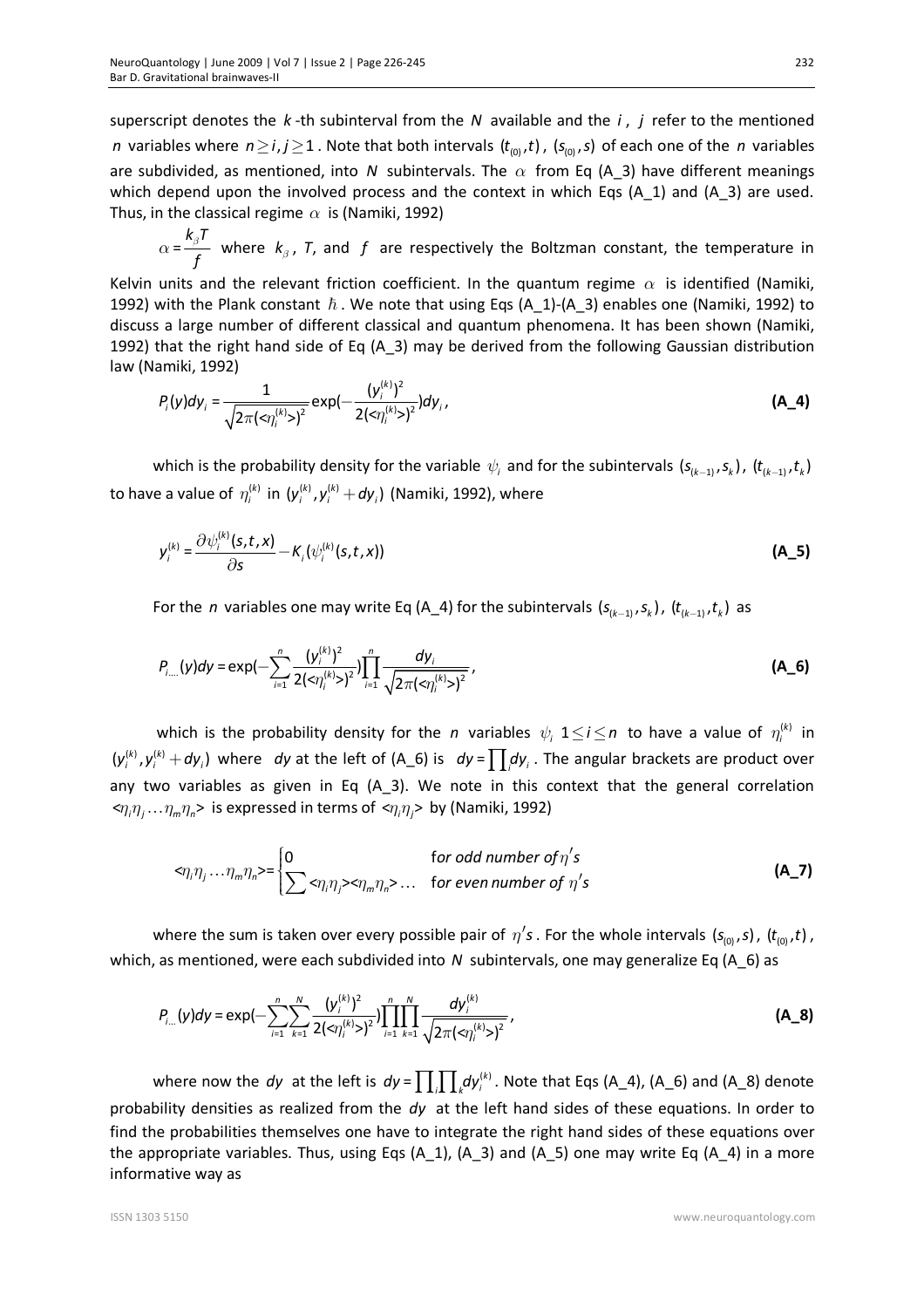$$
P_{i}(\psi_{i}^{(k)}, t_{k}, s_{k} | \psi_{i}^{(k-1)}, t_{(k-1)}, s_{(k-1)}) =
$$
\n
$$
= \int d\psi_{i}^{(k)} \frac{1}{\sqrt{2\pi(2\alpha)}} exp\{-\frac{\frac{(\psi_{i}^{(k)} - \psi_{i}^{(k-1)})}{(s_{k} - s_{(k-1)})} - K_{i}(\psi_{i}^{(k-1)})\}^{2}}{2(2\alpha)}\} d\mathbf{y},
$$
\n(A\_9)

where we have approximated

$$
\frac{\partial \psi_i^{(k)}(s,t,x)}{\partial s} \!\approx\! \frac{\psi_i^{(k)} - \psi_i^{(k-1)}}{(s_k - s_{(k-1)})}\,.
$$

The  $P_i(\psi_i^{(k)},t_k,s_k\,|\,\psi_i^{(k-1)},t_{(k-1)},s_{(k-1)})$  of Eq (A\_9) is the conditional probability to find the variable  $\psi_i$  at  $t_k$  and  $s_k$  with the configuration  $\psi_i^{(k)}$  if at  $t_{(k-1)}$  and  $s_{(k-1)}$  it has the configuration  $\psi_i^{(k-1)}$ . Since it involves the same variable it may be termed autocorrelation of  $\psi_{(i)}$  over the subintervals  $(s_{(k-1)}, s_{(k)})$ ,  $(t_{(k-1)}, t_{(k)})$ . In a similar manner one may write Eq (A\_9) for the whole ensemble of *n* variables in the subintervals  $(s_{(k-1)}, s_{k})$  and  $(t_{(k-1)}, t_{k})$  as

$$
P_{i...}(\psi_{(n)}^{(k)}, t_k, s_k | \psi_{(0)}^{(k-1)}, t_{(k-1)}, s_{(k-1)}) = \int \cdots \int \exp\{-\sum_{i} \frac{(\psi_i^{(k)} - \psi_i^{(k-1)} - K_i(\psi_i^{(k-1)}))^2}{2(2\alpha)}\} \cdot \frac{(A_1 10)}{(A_1 10)}
$$

And the conditional probability over the whole intervals  $(s_{(0)}, s)$  and  $(t_{(0)}, t)$  may similarly be obtained by adding other factors and sums over the remaining  $(N-1)$  subintervals. If one assume N to be very large, and therefore the length of each subinterval to be very small, one may use Feynman path integral (Feynman, 1984; Feynman and Hibbs, 1965; Swanson, 1992) as follows

$$
P_{i_{\text{max}}}(\psi, t, s | \psi_{(0)}, t_{(0)}, s_{(0)}) = \lim_{N \to \infty} C \int \dots \int \exp\{-\sum_{i=1}^{n} \sum_{k=1}^{N} \frac{\left(\frac{\psi_{i}^{(k)} - \psi_{i}^{(k-1)}}{(s_{k} - s_{(k-1)})} - K_{i}(\psi_{i}^{(k-1)})\right)^{2}}{2(2\alpha)}\} \cdot \frac{\left(\frac{N}{N}\right)^{N}}{2\pi(2\alpha)}.
$$
\n(A\_11)

where *C* is a normalization constant. The former formula may equivalently be written as (Namiki, 1992)

$$
P(\psi, t, s | \psi_{(0)}, t_{(0)}, s_{0}) = C \int \cdots \int \cdots \int P(\psi_{(n)}^{N}, t_{N}, s_{N} | \psi_{(0)}^{(N-1)}, t_{(N-1)}, s_{(N-1)}) \cdots
$$
  
\n
$$
\cdots P(\psi_{(n)}^{k}, t_{k}, s_{k} | \psi_{(0)}^{k-1}, t_{(k-1)}, s_{(k-1)}) \cdots P(\psi_{(n)}^{1}, t_{1}, s_{1} | \psi_{(0)}^{0}, t_{(0)}, s_{0}) d\psi^{N} \cdots d\psi^{k} \cdots d\psi^{1},
$$
\n(A\_12)

where each *P* at the right is essentially of the form of Eq (A\_10) and the integrals are over the *N* subintervals. The last equation, which is the conditional probability to find the ensemble of *n* variables at *t* and *s* with the configuration  $\psi$  if at  $t_{(0)}$  and  $s_{(0)}$  they have the configuration  $\psi_{(0)}$ , is also equivalent (Namiki, 1992) to the Green's functions  $\Delta_{ij}$   $(t_{(0)}, s_{(0)}, t_1, s_1, ...)$  which determine the correlation among the members of the ensemble (Namiki, 1992). This function, as defined in (Namiki, 1992), is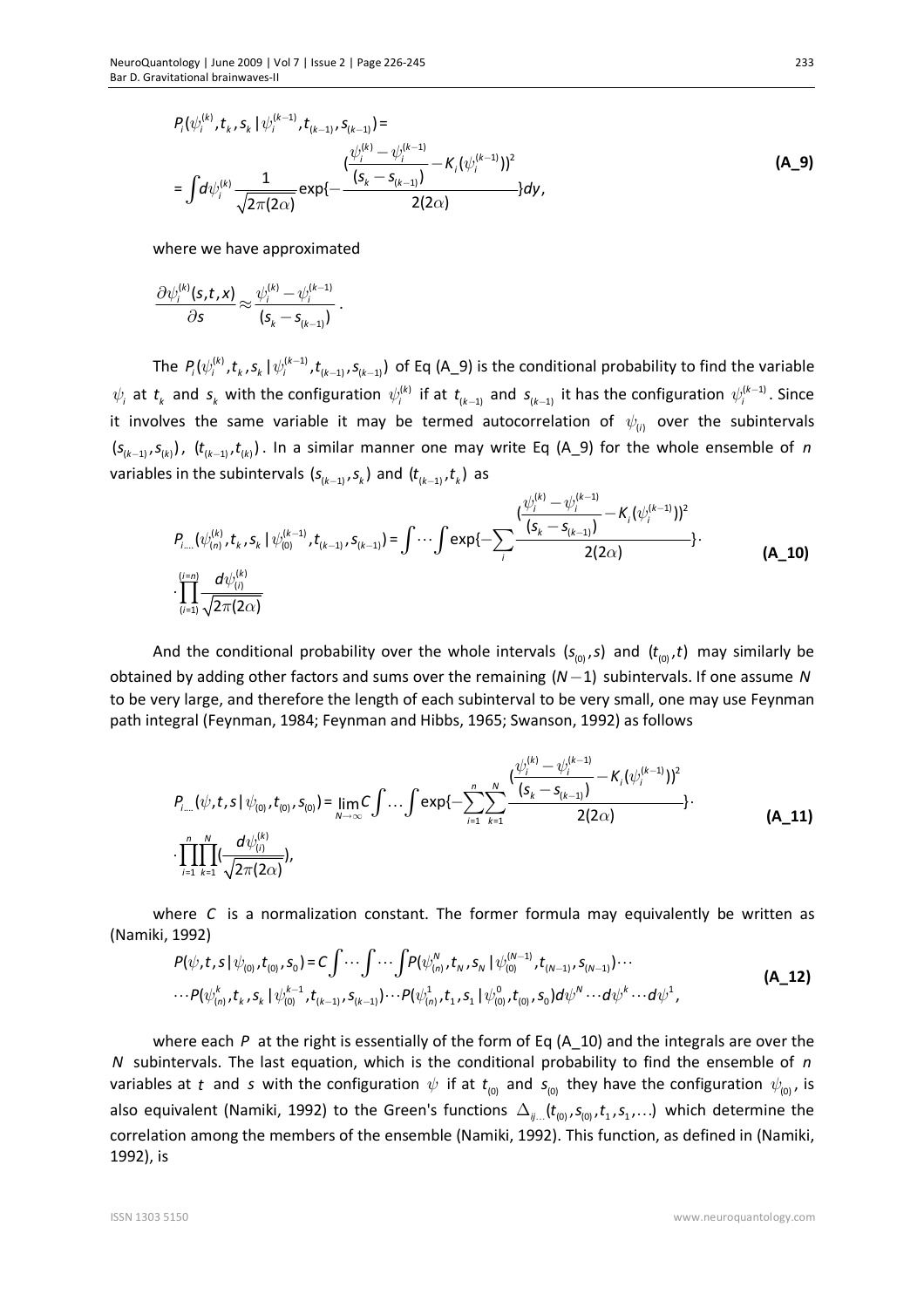$$
\Delta_{ij...}(t_{(0)}, s_{(0)}, t_1, s_1, ...)=\langle \psi_i(t_{(0)}, s_{(0)})\psi_j(t_1, s_1) \rangle \Rightarrow = C \int D\psi(t, s)\psi_i(t_{(0)}, s_{(0)})\psi_j(t_1, s_1) \dots exp(-\frac{S_i(\psi(t, s))}{\alpha}),
$$
\n(A\_13)

where  $S_i$  are the actions

$$
S_i = \int ds L_i(\psi, \dot{\psi}),
$$
  
\n*C* is a normalization constant, and  
\n
$$
D\psi(t, s) = \prod_{i=1}^{i=n} d\psi_i(t, s).
$$

As seen from the last equation the

$$
\Delta_{ij...}(t_{(0)}, s_{(0)}, t_1, s_1...)
$$

1994).

were expressed as path integrals (Feynman, 1984; Feynman and Hibbs, 1965; Swanson, 1992; Roepstorff, 1994) where the quantum feynman measure  $i$ S $(\psi)$ *e* ψ  $\hbar$  is replaced in Eq (A\_13) and in the following Eq (A\_14) by *S q*( )  $e^{-\frac{2\pi i}{\alpha}}$  as required for the classical path integrals (Namiki, 1992; Roepstorff,

It can be seen that when the *s*'s are different for the members of the ensemble so that each have its specific  $S_i(\psi(s_i,t))$ ,  $K_i(\psi(s_i,t))$ , and  $\eta_i(s_i,t)$  the correlation in (A\_13) is obviously zero. Thus, in order to have a nonzero value for the probability to find a large part of the ensemble of variables having the same or similar forms we have to consider the stationary configuration where, as remarked, all the *s* values are equated to each other and taken to infinity. For that matter we take account the fact that the dependence upon *s* and *t* is through  $\psi$  so this ensures (Namiki, 1992) that this dependence is expressed through the *s* and *t* differences. For example, referring to the members *i* and *j* the correlation between them is  $\Delta_{ij}$  ( $t_i - t_i$ ,  $s_i - s_j$ ), so that for eliminating the *s* variable from the correlation function one equates all these different *s*'s to each other. We, thus, obtain the following stationary equilibrium correlation (Namiki, 1992)

$$
\Delta_{ij...}(t_{(0)}, s_{(0)},...)_s = \langle \psi_i(t_{(0)}, s_{(0)}) \psi_j(t_1, s_1)... \rangle_{st} = C \int D\psi(t) \psi_i(t_{(0)}) \psi_j(t_1)...exp(-\frac{S(\psi)}{\alpha}), \tag{A_14}
$$

where the suffix of *st* denotes the stationary configuration. In other words, the equilibrium correlation in our case is obtained when all the different *s* values are equated to each other and taken to infinity in which case one remains with the known stationary result.

Thus, if all the members of the ensemble of variables have similar actions *S* (in which case the *s* values are equated to each other) one finds with a large probability these members, in the later equilibrium stage, with the same configuration. That is, introducing the similar actions into the corresponding path integrals one finds, with a large probability, all the members of the ensemble in the same stationary configuration. This has been expicitly shown in Section IV of Part I for the cylindrical gravitational wave and in Section II here for the Lamb shift case.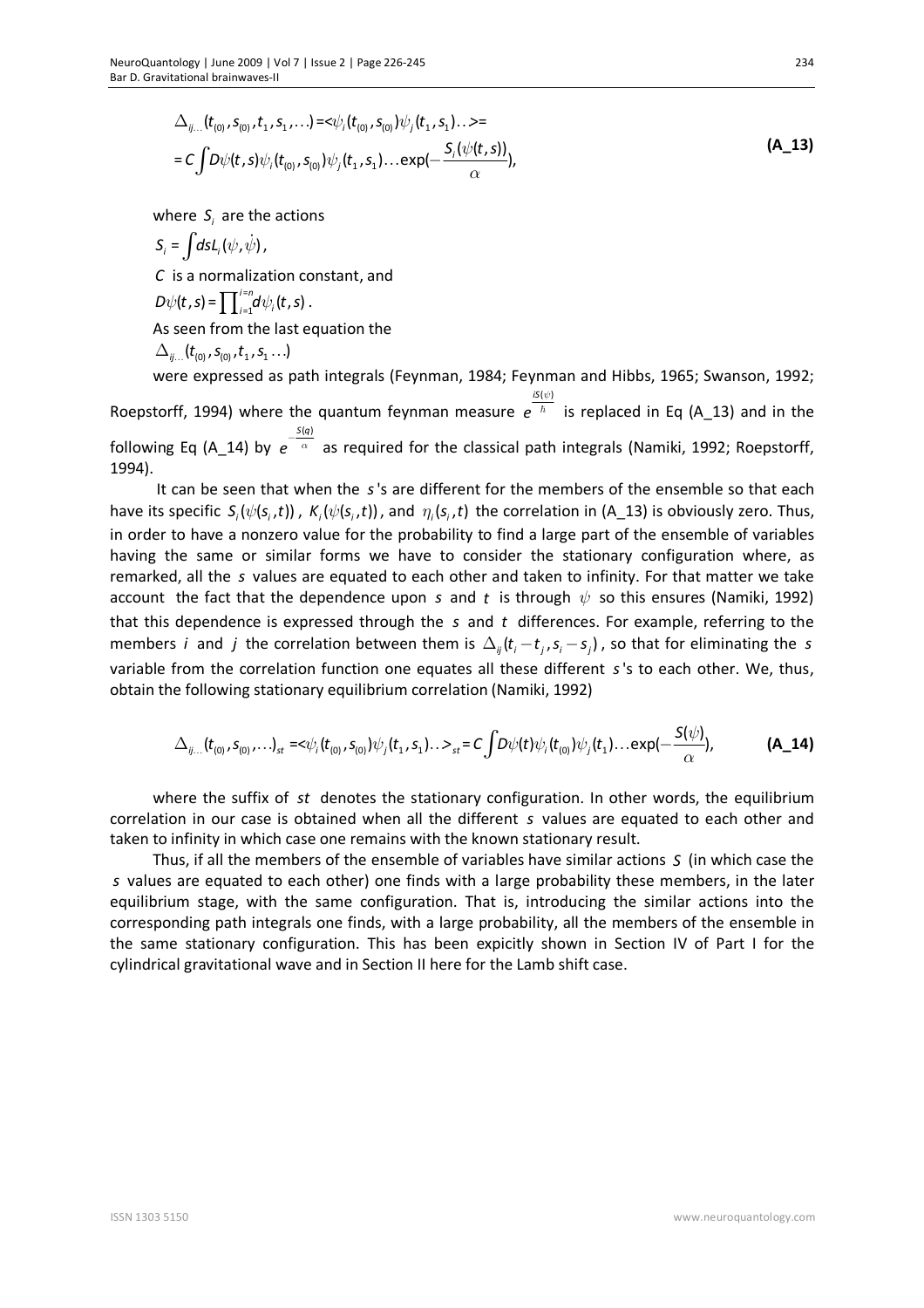#### **APPENDIX B**

#### **Derivation of The Correlation Expression From Eq (39) Of Part I**

We, now, derive the expression for the correlation from Eq (39) of Part I. For that we may use Eq (A\_12) of Appendix *A* in which we substistute for the *P* 's from Eqs (A\_9)-(A\_10) of that Appendix. As noted in Appendix *A* the correlation is calculated not only among the ensemble of *n* variables but also for each of the *N* subintervals into which the finite *t* and *s* intervals are divided. Thus, assuming, as noted in Appendix *A*, that *N* is very large we may use the Feynman path integral of Eq (A\_11) and write this correlation as

$$
P_{i...}(\psi, t, s | \psi_{(0)}, t_{(0)}, s_{(0)}) = C \int_{-\infty}^{\infty} \cdots \int_{-\infty}^{\infty} \cdots \int_{-\infty}^{\infty} \exp\{-\sum_{k=1}^{N} \sum_{i=1}^{n} \frac{1}{4\alpha(s_{k} - s_{(k-1)})^{2}} (\psi_{i}^{(k)} - \psi_{(i-1)}^{(k)} - \psi_{(i-1)}^{(k)}) (s_{k} - s_{(k-1)})^{2}\}\prod_{k=1}^{k=N} \prod_{i=1}^{i-(n-1)} \frac{d\psi_{i}^{k}}{\sqrt{2\pi(2\alpha)}},
$$
\n(B\_1)

where *C* is a normalization constant to be determined later from  $\int P_{i...}(\psi,t,s\,|\,\psi^0,t_{(0)},s_{(0)})d\psi$  = 1 . Note that in the exponent of Eq (B\_1), in contrast to that of Eq (A\_11) in Appendix *A*, the sum over *i* precedes that over *k* and, therefore, the squared expression involves the variables  $\psi^{(k)}_{(i)}$ ,  $\psi^{(k)}_{(i-1)}$  etc (instead of  $\psi^{(k)}_{(i)}$ ,  $\psi^{(k-1)}_{(i)}$  of (A\_11) in Appendix A). Note also that the number of integrals are  $N \times (n-1)$  over the *N* subintervals and  $(n-1)$  variables which is related to the fact that the suffix *i* in the exponent is summed from  $i = 1$  to  $i = n$  whereas the *i* in the differentials outside the exponent is summed up to  $i = n - 1$  (compare with equation (4.4) in (Namiki, 1992)). The reason for this is that each  $\psi^{(k)}_{(i)}$ , except for  $i$  = 0 and  $i$  = n, with superscript k and suffix *i* appears in two consecutive squared expressions of the sum over *i* so for calculating the correlation for the observer *i* over the subinterval  $(s_k - s_{k-1})$  one has to solve the following integral which is related to  $\psi^{(k)}_{(i)}$  .

$$
P_{i}(\psi_{i}^{(k)}, t_{(k)}, s_{(k)} | \psi_{(i-1)}^{(k)}, t_{(k-1)}, s_{(k-1)}) =
$$
\n
$$
= \int_{-\infty}^{\infty} \exp\{-\left[\frac{(\psi_{i}^{(k)} - \psi_{(i-1)}^{(k)} - K_{i}(\psi_{(i-1)}^{(k)})(s_{k} - s_{(k-1)}))^2}{2(2\alpha)(s_{k} - s_{(k-1)})^2} + \frac{(\psi_{(i+1)}^{(k)} - \psi_{i}^{(k)} - K_{i}(\psi_{i}^{(k)})(s_{(k)} - s_{(k-1)})^2}{2(2\alpha)(s_{(k)} - s_{(k-1)})^2}\right]\} \frac{d\psi_{i}^{(k)}}{\sqrt{2\pi(2\alpha)}} \quad (B_2)
$$

The solution of this integral involves the substitution for  $K_i(\psi^{(k)}_{(i-1)})$  and  $K_i(\psi^{(k)}_i)$  from Eqs (32) and (36) of Part I so that one may write the two squared expressions of Eq (B\_2) as

$$
\frac{(\psi_i^{(k)} - \psi_{(i-1)}^{(k)} - K_i(\psi_{(i-1)}^{(k)}) (s_k - s_{(k-1)}))^2}{2(2\alpha)(s_{(k)} - s_{(k-1)})^2} = \frac{1}{2(2\alpha)(s_{(k)} - s_{(k-1)})^2} [\psi_i^{(k)} - \psi_{(i-1)}^{(k)} - 2\pi(B_1(R, t)\psi_{(i-1)}^{(k)} - B_2(R, t) - iB_3(R, t))(s_k - s_{(k-1)})]^2
$$
\n
$$
\frac{(\psi_{(i+1)}^{(k)} - \psi_i^{(k)} - K_i(\psi_i^{(k)})(s_{(k)} - s_{(k-1)}))^2}{2(2\alpha)(s_{(k)} - s_{(k-1})^2} = \frac{1}{2(2\alpha)(s_{(k)} - s_{(k-1)})^2} [\psi_{(i+1)}^{(k)} - \psi_i^{(k)} - 2\pi(B_1(R, t)\psi_i^{(k)} - B_2(R, t) - iB_3(R, t))(s_{(k)} - s_{(k-1)})]^2
$$
\n(B\_3)

In order to deal with manageable expressions we first assume that in the limit of large *N* and *n* the subintervals over *t* and *s* are equal so that one may write for any integral *k*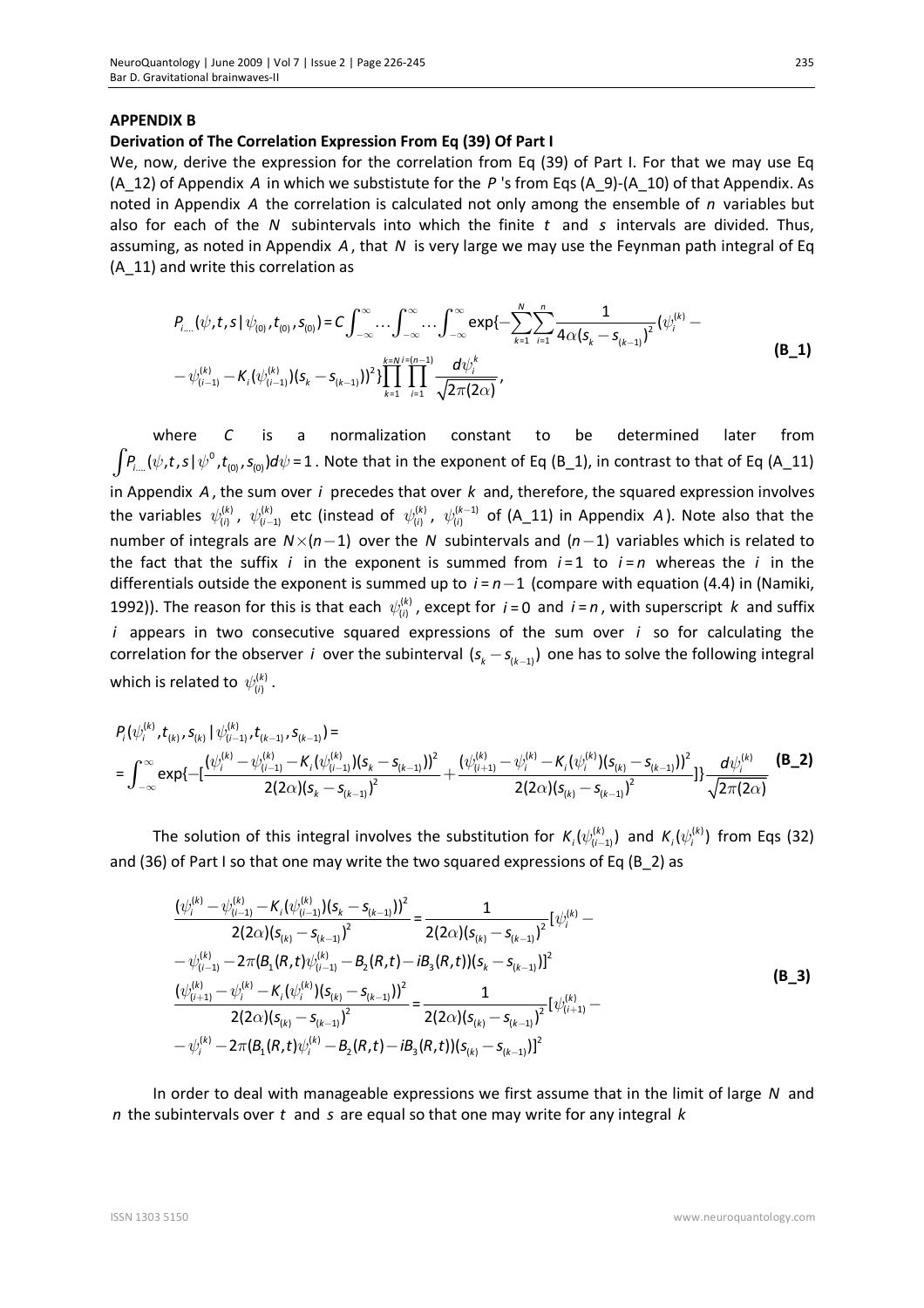$$
\Delta s_k = (s_k - s_{(k-1)}) = \Delta s_{(k+1)} = (s_{(k+1)} - s_{(k)}) = \Delta s
$$
\n
$$
\Delta t_k = (t_k - t_{(k-1)}) = \Delta t_{(k+1)} = (t_{(k+1)} - t_{(k)}) = \Delta t
$$
\n(B\_4)

We, now, define the following expressions  $a_1 = (1 + 2\pi B_1 \Delta s)^2$ ,  $a_2 = 2\pi \Delta s (B_2 + iB_3)$  (B\_5)

Using Eqs (B\_3)-(B\_5) one may write the two squared terms of Eq (B\_2) as

$$
\frac{(\psi_i^{(k)} - \psi_{(i-1)}^{(k)} - K_i(\psi_{(i-1)}^{(k)})(s_k - s_{(k-1)}))^2}{2(2\alpha)(s_{(k)} - s_{(k-1)})^2} + \frac{(\psi_{(i+1)}^{(k)} - \psi_i^{(k)} - K_i(\psi_i^{(k)})(s_{(k)} - s_{(k-1)}))^2}{2(2\alpha)(s_{(k)} - s_{(k-1)})^2} =
$$
\n
$$
= \frac{1}{4\alpha(\Delta s)^2} \{(\psi_i^{(k)} - \sqrt{a_1}\psi_{(i-1)}^{(k)} + a_2)^2 + (\psi_{(i+1)}^{(k)} - \sqrt{a_1}\psi_i^{(k)} + a_2)^2\} =
$$
\n
$$
= \frac{1}{4\alpha(\Delta s)^2} \{(\psi_i^{(k)})^2 + a_1(\psi_{(i-1)}^{(k)})^2 - 2\sqrt{a_1}\psi_i^{(k)}\psi_{(i-1)}^{(k)} + 2a_2\psi_i^{(k)} - 2a_2\sqrt{a_1}\psi_{(i-1)}^{(k)} + (\psi_{(i+1)}^{(k)})^2 + a_1(\psi_i^{(k)})^2 - 2\sqrt{a_1}\psi_{(i+1)}^{(k)}\psi_i^{(k)} + 2a_2\psi_{(i+1)}^{(k)} - 2a_2\sqrt{a_1}\psi_i^{(k)} + 2a_2^2\}
$$
\n(B\_6)

The last result is now substituted for the two squared terms of Eq (B 2) and the integral over  $\psi_i^k$  may be solved by using the following integral (Abramowitz and Steegun, 1970)

$$
\int_{-\infty}^{\infty} dx \exp(-(ax^2 + bx + c)) = \sqrt{\frac{\pi}{a}} \exp(\frac{(b^2 - 4ac)}{4a})
$$
 (B\_7)

Thus, using Eq (B\_6), one may find the appropriate coefficients  $a_{v_i^k}$ ,  $b_{v_i^k}$  and  $c_{v_i^k}$ , related to  $\psi_i^k$  , to be substituted in the integral (B\_2) as follows

$$
a_{\psi_i^k} = \frac{(1 + a_1)}{4\alpha (\Delta s)^2}, \quad b_{\psi_i^k} = \frac{(2a_2(1 - \sqrt{a_1}) - 2\sqrt{a_1}(\psi_{(i-1)}^{(k)} + \psi_{(i+1)}^{(k)}))}{4\alpha (\Delta s)^2}
$$
  
\n
$$
c_{\psi_i^k} = \frac{[(\psi_{(i+1)}^{(k)})^2 + a_1(\psi_{(i-1)}^{(k)})^2 + 2a_2(a_2 + \psi_{(i+1)}^{(k)} - \sqrt{a_1}\psi_{(i-1)}^{(k)})]}{4\alpha (\Delta s)^2}
$$
(B\_8)

Using the last expressions for the coefficients  $a_{\psi_i^k}$ ,  $b_{\psi_i^k}$  and  $c_{\psi_i^k}$  one may realize, after some calculations, that they satisfy the following relation

$$
\frac{b_{\psi_i^k}^2 - 4a_{\psi_i^k}c_{\psi_i^k}}{4a_{\psi_i^k}} = -\frac{1}{4(1+a_1)\alpha(\Delta s)^2}((\psi_{(i+1)}^{(k)} - a_1\psi_{(i-1)}^{(k)}) + a_2(1+\sqrt{a_1}))^2
$$
(B\_9)

Thus, using the former discussion and, especially, the integral (B\_7) one is able to solve the integral from Eq (B\_2) and write it as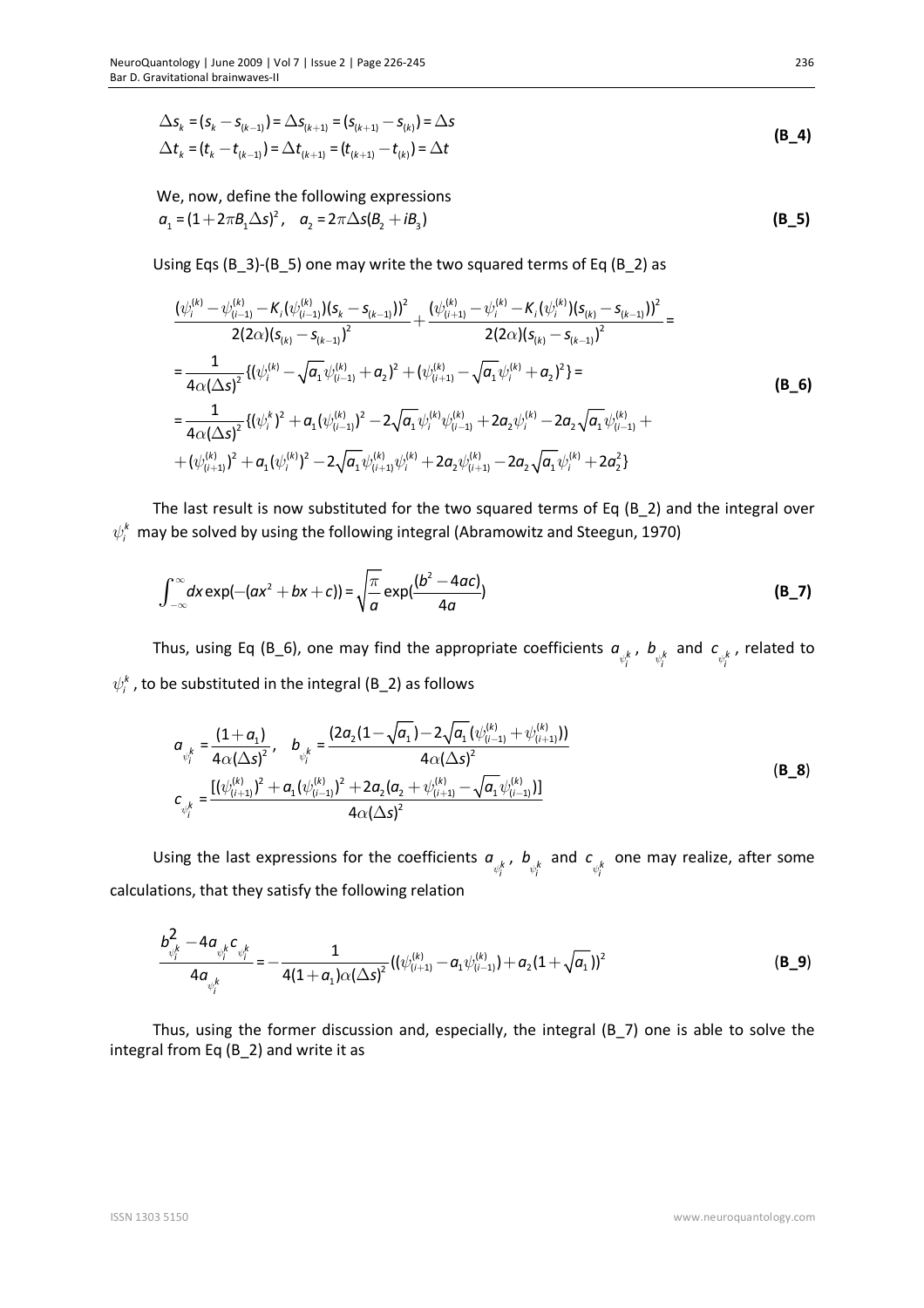$$
P_{i}(\psi_{(i+1)}^{(k)}, t_{(k)}, s_{(k)} | \psi_{(i-1)}^{(k)}, t_{(k-1)}, s_{(k-1)}) =
$$
\n
$$
= \int_{-\infty}^{\infty} \frac{d\psi_{i}^{(k)}}{\sqrt{2\pi (2\alpha)}} exp[-(\alpha_{\psi_{i}^{(k)}}(\psi_{i}^{(k)})^{2} + b_{\psi_{i}^{(k)}}\psi_{i}^{(k)} + c_{\psi_{i}^{(k)}})] = \frac{1}{\sqrt{4\alpha\alpha_{\psi_{i}^{k}}}}
$$
\n
$$
\cdot exp(\frac{b_{\psi_{i}^{k}}^{2} - 4\alpha_{\psi_{i}^{k}} c_{\psi_{i}^{k}}}{4\alpha_{\psi_{i}^{k}}}) = \frac{\Delta s}{\sqrt{(1+\alpha_{1})}} exp\{-[\frac{1}{4(1+\alpha_{1})\alpha(\Delta s)^{2}}((\psi_{(i+1)}^{(k)} - \alpha_{1}\psi_{(i-1)}^{(k)}) + \alpha_{2}(1+\sqrt{\alpha_{1}})]^{2}]\}
$$
\n(8.10)

The last result is the correlation for the variable  $\psi_{(i)}$  over the subinterval  $(s_k - s_{(k-1)})$  and it means the conditional probability to find this variable at  $s = s_{(k)}$  and  $t = t_{(k)}$  at the state  $\psi_{(i+1)}^{(k)}$  if at  $s = s_{(k-1)}$  and  $t = t_{(k-1)}$  it was at the state  $\psi_{(i-1)}^{(k)}$ . Note that the superscript of the variable  $\psi_{(i-1)}$  at the beginning of the subintervals  $s_{(k-1)}$  and  $t_{(k-1)}$  is the same as that at the end of it, i.e.,  $k$ . If one wish to find the correlation of the two variables  $\psi_{(i)}$  and  $\psi_{(i+1)}$  for the same subinterval  $\Delta$ s then he has to add to the last result another squared term from the general relation (B\_1) and perform the required integration over  $\,\psi^{(k)}_{(i+1)}\,$  as follows

$$
P_{i,(i+1)}(\psi_{(i+2)}^{(k)},t_{(k)},S_{(k)})|\psi_{(i-1)}^{(k)},t_{(k-1)},S_{(k-1)})=\\ =\frac{\Delta s}{\sqrt{(1+\alpha_1)}}\int_{-\infty}^{\infty} \exp\{-\left[\frac{1}{4(1+\alpha_1)\alpha(\Delta s)^2}\left\{((\psi_{(i+1)}^{(k)}-\alpha_1\psi_{(i-1)}^{(k)})+\alpha_2(1+\sqrt{\alpha_1}))^2+\right.\right.\\ \left.+(\psi_{(i+2)}^{(k)}-\psi_{(i+1)}^{(k)}-\kappa_1(\psi_{(i+1)}^{(k)})\Delta s\right\}^2(1+\alpha_1)\right\}\frac{d\psi_{(i+1)}^{(k)}}{\sqrt{2\pi(2\alpha)}}
$$
\n(8.11)

In this case the corresponding  $a_{\psi^{(k)}_{(i+1)}}$  $\psi^{(k)}_{(i+1)}$  ,  $b_{\psi^{(k)}_{(i+1)}}$  $\mathcal{L}^{(k)}_{(i+1)}$  and  $\mathcal{L}^{(k)}_{\psi^{(k)}_{(i+1)}}$  $\psi_{(i+1)}$ are

$$
a_{\psi_{(i+1)}^{(k)}} = \frac{(1+a_1+a_1^2)}{2(2\alpha)(\Delta s)^2},
$$
\n
$$
b_{\psi_{(i+1)}^{(k)}} = \frac{2a_2(1+\sqrt{a_1})-2a_1\psi_{(i-1)}^{(k)}-(1+a_1)(2\sqrt{a_1}\psi_{(i+2)}^{(k)}+2a_2\sqrt{a_1})}{2(2\alpha)(\Delta s)^2}
$$
\n
$$
c_{\psi_{(i+1)}^{(k)}} = \frac{(a_1^2(\psi_{(i-1)}^{(k)})^2+a_2^2(1+\sqrt{a_1})^2-2a_1a_2(1+\sqrt{a_1})\psi_{(i-1)}^{(k)}+(1+a_1)(\psi_{(i+2)}^{(k)}+a_2)^2)}{2(2\alpha)(\Delta s)^2}
$$
\n(B\_12)

Thus, using the last equations and the integral from Eq (B\_7) one may write the correlation from Eq  $(B_11)$  as

$$
P_{i}(\psi_{(i+2)}^{(k)}, t_{(k)}, s_{(k)} | \psi_{(i-1)}^{(k)}, t_{(k-1)}, s_{(k-1)}) =
$$
\n
$$
= \frac{(\Delta s)^{2}}{\sqrt{(1 + a_{1})(1 + a_{1} + a_{1}^{2})}} exp\{-\frac{(\psi_{(i+2)}^{(k)} - a_{1}\sqrt{a_{1}}\psi_{(i-1)}^{(k)} + a_{2}(1 + \sqrt{a_{1}} + (\sqrt{a_{1}})^{2}))^{2}}{4\alpha(\Delta s)^{2}(1 + a_{1} + a_{1}^{2})}\}
$$
(B\_13)

Using the results of Eq (B\_10) for the observer *i* one may realize that the correlation from Eq (B\_13) means the conditional probability to find at  $s = s_{(k)}$  and  $t = t_{(k)}$  the two variables  $\psi_{(i)}$  and  $\psi_{(i+1)}$ at the respective states of  $\psi_{(i+1)}^{(k)}$  and  $\psi_{(i+2)}^{(k)}$  if at  $s = s_{(k-1)}$  and  $t = t_{(k-1)}$  they were at the states  $\psi_{(i-1)}^{(k)}$ ,  $\psi^{(k)}_{(i)}$ . As remarked after Eq (B\_10) the superscripts of the variables  $\psi^{(k)}_{(i-1)}$ ,  $\psi^{(k)}_{(i)}$  at the beginning of the subintervals  $s_{(k-1)}$  and  $t_{(k-1)}$  are the same as that at the end of it, i.e.,  $k$  . One may, now, realize that the correlation of the *n* observers *i*, *j*,*l*... over the subinterval  $(s_{(k-1)}, s_{(k)})$  may be obtained from the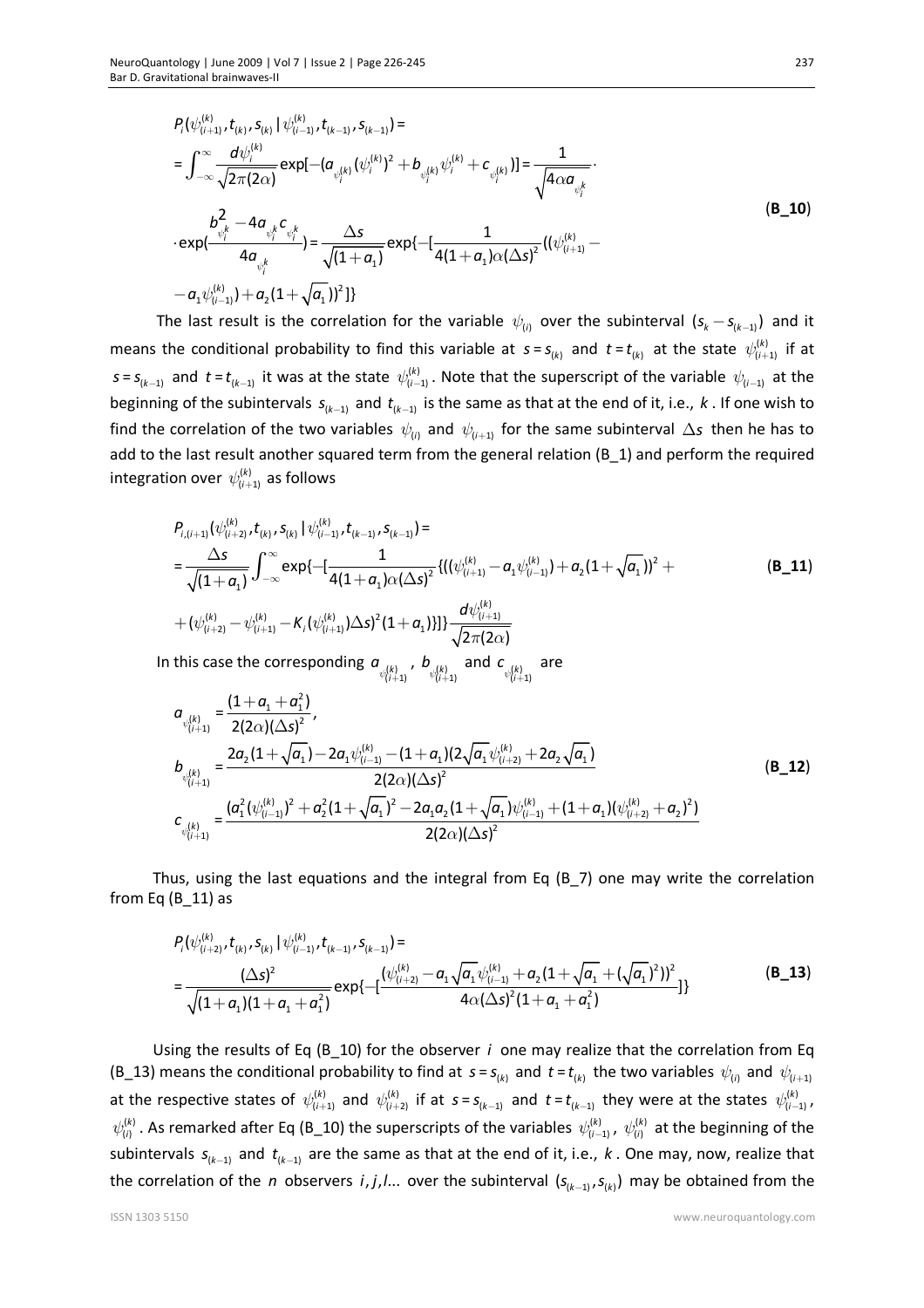results of Eqs (B\_10), (B\_13) and from Eq (B\_1) as

$$
P_{i,j,l...}(\psi_{(n)}^{(k)}, t_{(k)}, S_{(k)} | \psi_0^k, t_{(k-1)}, S_{(k-1)}) = \frac{(\Delta s)^{(n-1)}}{\sqrt{\prod_{j=1}^{[n-1]} \sum_{m=0}^{m=j} a_1^m}}
$$
  
\n
$$
\cdot \exp\{-\frac{1}{4\alpha(\Delta s)^2 \sum_{p=0}^{p=(n-1)} a_1^p} (\psi_n^{(k)} - (\sqrt{a_1})^{n+1} \psi_0^{(k)} + a_2 \sum_{r=0}^{r=n+1} (\sqrt{a_1})^r)^2 \}
$$
\n(B\_14)

The last correlation means the conditional probability to find at  $s = s_{(k)}$  and  $t = t_{(k)}$  the variables  $\psi_{(n-1)}$ ,  $\psi_{(n-2)}$ ,... $\psi_{(1)}$  at the respective states of  $\psi_{(n)}^{(k)}$ ,  $\psi_{(n-1)}^{(k)}$ ,... $\psi_{(2)}^{(k)}$  if at  $s$  =  $s_{(k-1)}$  and  $t$  =  $t_{(k-1)}$ they were at  $\psi^{(k)}_{(n-2)}$ ,  $\psi^{(k)}_{(n-3)}$ ,... $\psi^{(k)}_{(0)}$ . Note again, as remarked after Eqs (B\_10) and (B\_13), that the superscripts of each of the  $(n-1)$  variables at the beginning of the subintervals  $s_{(k-1)}$  and  $t_{(k-1)}$  are the same as that at the end of it, i.e., *k* . In a similar manner one may calculate, through the double sum

$$
\sum\nolimits_{k=1}^N\sum\nolimits_{i=1}^n \frac{1}{4\alpha(s_k-s_{(k-1)})^2}(\psi_i^{(k)}-\psi_{(i-1)}^{(k)}-K_{i}(\psi_{(i-1)}^{(k)}) (s_k-s_{(k-1)})^2
$$

in the exponent of Eq (B\_1), the correlation for each of the other  $(N-1)$  subintervals. Taking into account that all these subintervals are, as realized from Eq (B\_4), identical it is obvious that the result of calculating the correlation for each of them is, except for change of the superscripts *k* of  $\psi$ , the same as that of Eq (B\_14). Thus, the correlation of the ensemble of the *n* observers over all the *N* subintervals  $(s_{(0)}, s_1), \ldots (s_{(N-1)}, s_{(N)})$  is obtained by multiplying together *N* expressions of the kind of Eq (B\_14). That is,

$$
P_{i,j,l,\dots}(\psi_{(n)}^{(N)},t_{(N)},S_{(N)}\mid\psi_{0}^{(1)},t_{(0)},S_{(0)}) = \frac{C(\Delta s)^{N(n-1)}}{\prod_{j=1}^{j=(n-1)}\sum_{m=0}^{m=j}a_{1}^{m}\big)^{\frac{N}{2}}} \cdot \exp\{-\frac{N}{4\alpha(\Delta s)^{2}\sum_{k=0}^{k=(n-1)}(\psi_{n}^{(N)}-(\sqrt{a}_{1})^{n+1}\psi_{0}^{(N)}+a_{2}\sum_{r=0}^{r=n+1}(\sqrt{a}_{1})^{r}\}^{2}\},\tag{B_15}
$$

where *C* is the normalizing constant which is, as mentioned after Eq (B\_1), calculated from the normalizing condition (Namiki, 1992)  $\int P_{i...}(\psi_{(n-1)},t_{(N)},s_{(N)}\,|\,\psi_o,t_{(0)},s_{(0)})d\psi$  = 1 . Using the results of Eqs (B\_10), (B\_13)-(B\_14) one may realize that the correlation from Eq (B\_15) means the conditional probability to find at  $s = s_{(N)}$  and  $t = t_{(N)}$  the variables  $\psi_{(n-1)}$ ,  $\psi_{(n-2)}$ ,... $\psi_{(1)}$  at the respective states of  $\psi^{(N)}_{(n)}$ ,  $\psi^{(N)}_{(n-1)},\dots\psi^{(N)}_{(2)}$  if at  $s=s_{(N-1)}$  and  $t=t_{(N-1)}$  they were found at  $\psi^{(N)}_{(n-2)}$ ,  $\psi^{(N)}_{(n-3)},\dots\psi^{(N)}_{(0)}$  .... and at  $s = s_{(N-3)}$  and  $t = t_{(N-3)}$  they were found at  $\psi_{(n-2)}^{(N-2)}$ ,  $\psi_{(n-3)}^{(N-2)}$ , ..., and at  $s = s_{(0)}$  and  $t = t_{(0)}$  they were at  $\psi^{(1)}_{(n-2)}$ ,  $\psi^{(1)}_{(n-3)}$ ,... $\psi^{(1)}_{(0)}$ . That is, the conditional probability here involves N conditions at the beginnings of the *N* subintervals so that, as remarked for the specific cases of Eqs (B\_10), (B\_13) and (B\_14), the superscript of each of the  $(n-1)$  variables  $\psi_{(n-1)}$ ,  $\psi_{(n-2)}$ ,... $\psi_{(1)}$  at the beginning of each of the *N* subintervals  $(s_{(N-1)}, s_{(N)})$ ,  $(s_{(N-3)}, s_{(N-2)})$ , ...  $(s_{(0)}, s_{(1)})$  is as same as that at end of it. Thus, substituting from Eq (B 15) into this normalizing equation one obtains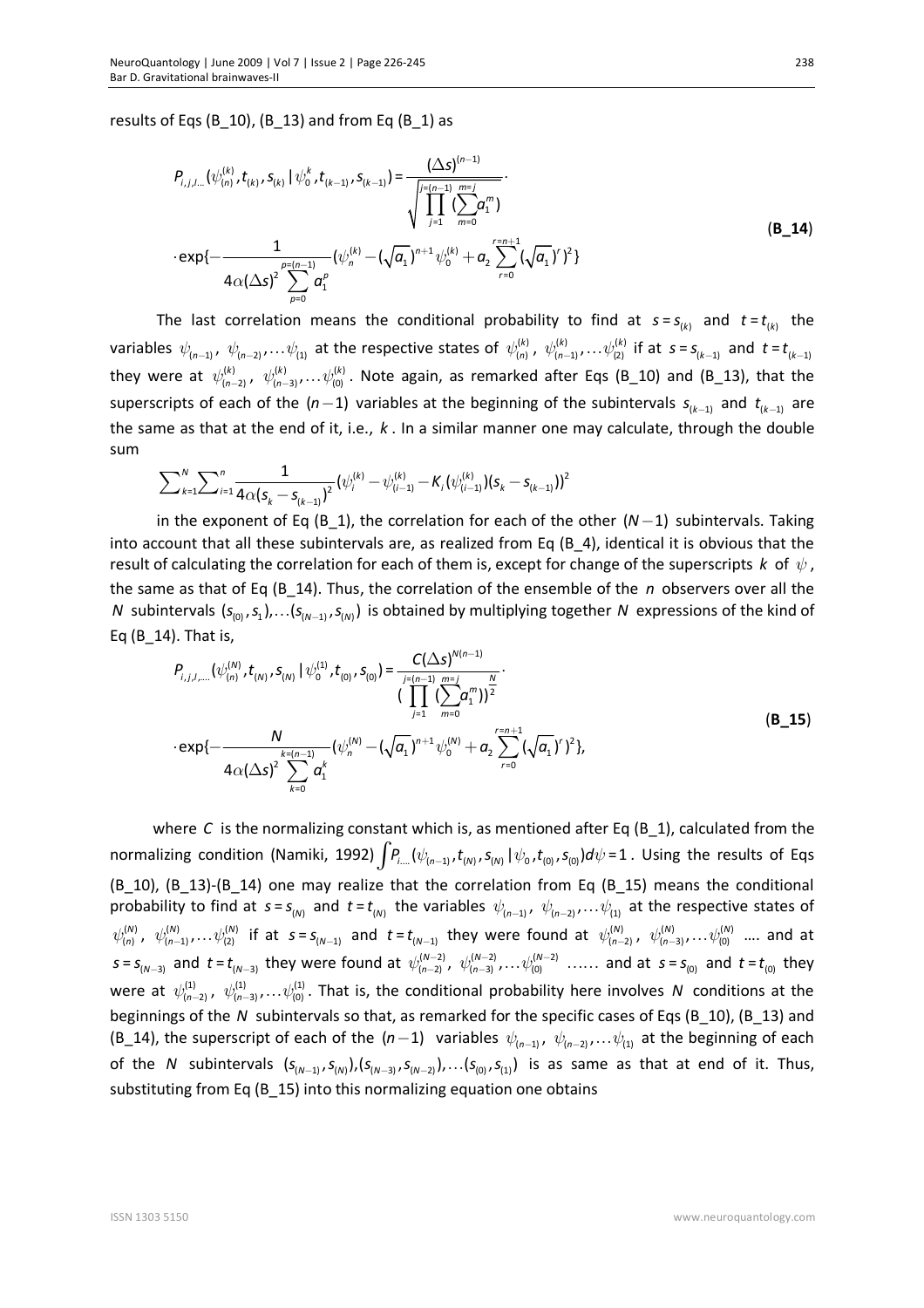$$
\int_{-\infty}^{\infty} P_{i...}(\psi_{(n)}, t_{(N)}, s_{(N)} | \psi_0, t_{(0)}, s_{(0)}) d\psi_{(n)}^{(N)} = \frac{C(\Delta s)^{N(n-1)}}{\prod_{j=1}^{N} (\sum_{m=0}^{N-1} a_1^m)^\frac{N}{2}} \cdot \frac{\prod_{j=0}^{N} (\sum_{m=0}^{N-1} a_1^m)^\frac{N}{2}}{\prod_{j=1}^{N} (\sum_{m=0}^{N-1} a_1^m)^\frac{N}{2}} \cdot \int_{-\infty}^{\infty} \exp\{-\frac{N}{4\alpha(\Delta s)^2} \sum_{k=0}^{k=(n-1)} (\psi_n^{(N)} - (\sqrt{a_1})^{n+1} \psi_0^{(N)} + a_2 \sum_{r=0}^{r=n+1} (\sqrt{a_1})^r)^2 \} \cdot \frac{\prod_{j=0}^{N-1} (\sum_{m=0}^{N-1} a_1^m)^\frac{N}{2}}{\prod_{j=0}^{N} (\sum_{m=0}^{N-1} a_1^m)^\frac{N}{2}} \cdot \frac{\prod_{j=0}^{N-1} (\sum_{m=0}^{N-1} a_1^m)^\frac{N}{2}}{\prod_{j=0}^{N} (\sum_{m=0}^{N-1} a_1^m)^\frac{N}{2}} \cdot \frac{\prod_{j=0}^{N-1} (\sum_{m=0}^{N-1} a_1^m)^\frac{N}{2}}{\prod_{j=0}^{N} (\sum_{m=0}^{N-1} a_1^m)^\frac{N}{2}} \cdot \frac{\prod_{j=0}^{N-1} (\sum_{m=0}^{N-1} a_1^m)^\frac{N}{2}}{\prod_{j=0}^{N} (\sum_{m=0}^{N-1} a_1^m)^\frac{N}{2}} \cdot \frac{\prod_{j=0}^{N-1} (\sum_{m=0}^{N-1} a_1^m)^\frac{N}{2}}{\prod_{j=0}^{N} (\sum_{m=0}^{N-1} a_1^m)^\frac{N}{2}} \cdot \frac{\prod_{j=0}^{N-1} (\sum_{m=0}^{N-1} a_1^m)^\frac{N}{2}}{\prod_{j=0}^{N} (\sum_{m=0}^{N-1} a_1^m)^\frac{N}{2}} \cdot \frac{\prod_{j=0}^{N-1}
$$

Note that the value of  $\psi^{(N)}_{(0)}$  is generally given so the variable is  $\psi^{(N)}_{(n)}$  as denoted in the last expression. Now, expanding the squared expression in the last equation and using the integral from Eq (B\_7) one may note that the coefficients  $a_{\psi^k_n}$ ,  $b_{\psi^k_n}$ ,  $c_{\psi^k_n}$  are

$$
a_{\psi_{(n)}^{(N)}} = \frac{N}{4\alpha(\Delta s)^2 \sum_{k=0}^{k=(n-1)} a_k^k}
$$
  
\n
$$
b_{\psi_{(n)}^{(N)}} = \frac{N(2a_2 \sum_{r=0}^{r=n+1} (\sqrt{a_1})^r - 2(\sqrt{a_1})^{n+1} \psi_0^{(k)})}{4\alpha(\Delta s)^2 \sum_{k=0}^{k=(n-1)} a_k^k}
$$
  
\n
$$
c_{\psi_{(n)}^{(N)}} = \frac{N(((\sqrt{a_1})^{n+1} \psi_0^{(k)})^2 + (a_2 \sum_{r=0}^{r=n+1} (\sqrt{a_1})^r)^2 - 2a_2 \sum_{r=0}^{r=n+1} (\sqrt{a_1})^r (\sqrt{a_1})^{(n+1)} \psi_0^{(N)})}{4\alpha(\Delta s)^2 \sum_{k=0}^{k=(n-1)} a_k^k}
$$
 (B\_17)

Thus, substituting from the last equations into Eq (B\_7) and noting that  $(b_{\psi^{(N)}_{(\eta)}})^2-4a_{\psi^{(N)}_{(\eta)}}c_{\psi^{(N)}_{(\eta)}}=0$  $(b_{\psi^{(N)}_{(n)}})^2 - 4a_{\psi^{(N)}_{(n)}}c_{\psi^{(N)}_{(n)}}$ one may calculate the integral from Eq (B\_16) over  $\,\psi_{(n)}^{(N)}\,$  as

$$
\int_{-\infty}^{\infty} d\psi_{(n)}^{(N)} \exp\{-\frac{N}{4\alpha(\Delta s)^2} \sum_{k=0}^{k=(n-1)} (\psi_{(n)}^{(N)} - (\sqrt{a_1})^{n+1} \psi_0^{(N)} + 4\alpha(\Delta s)^2 \sum_{k=0}^{k=(n-1)} a_1^k + a_2 \sum_{r=0}^{n+1} (\sqrt{a_1})^r \}^2\} = \left(\frac{4\pi\alpha(\Delta s)^2 \sum_{k=0}^{k=(n-1)} a_1^k}{N}\right)^{\frac{1}{2}}
$$
\n(B\_18)

Substituting the last result into Eq (B\_16) and solving for *C* one obtains

$$
C = \frac{N^{\frac{1}{2}} \left( \prod_{j=1}^{j=(n-1)} \left( \sum_{m=0}^{m=j} a_1^m \right) \right)^{\frac{N}{2}}}{\left( \Delta s \right)^{N(n-1)} \left( 4 \pi \alpha (\Delta s)^2 \sum_{k=0}^{k=(n-1)} a_1^k \right)^{\frac{1}{2}}}
$$
(B\_19)

Substituting this value of *C* in Eq (B\_15) one obtains the complete expression for the correlation of the *n* observers over the *N* subintervals as written in Eq (39) of Part I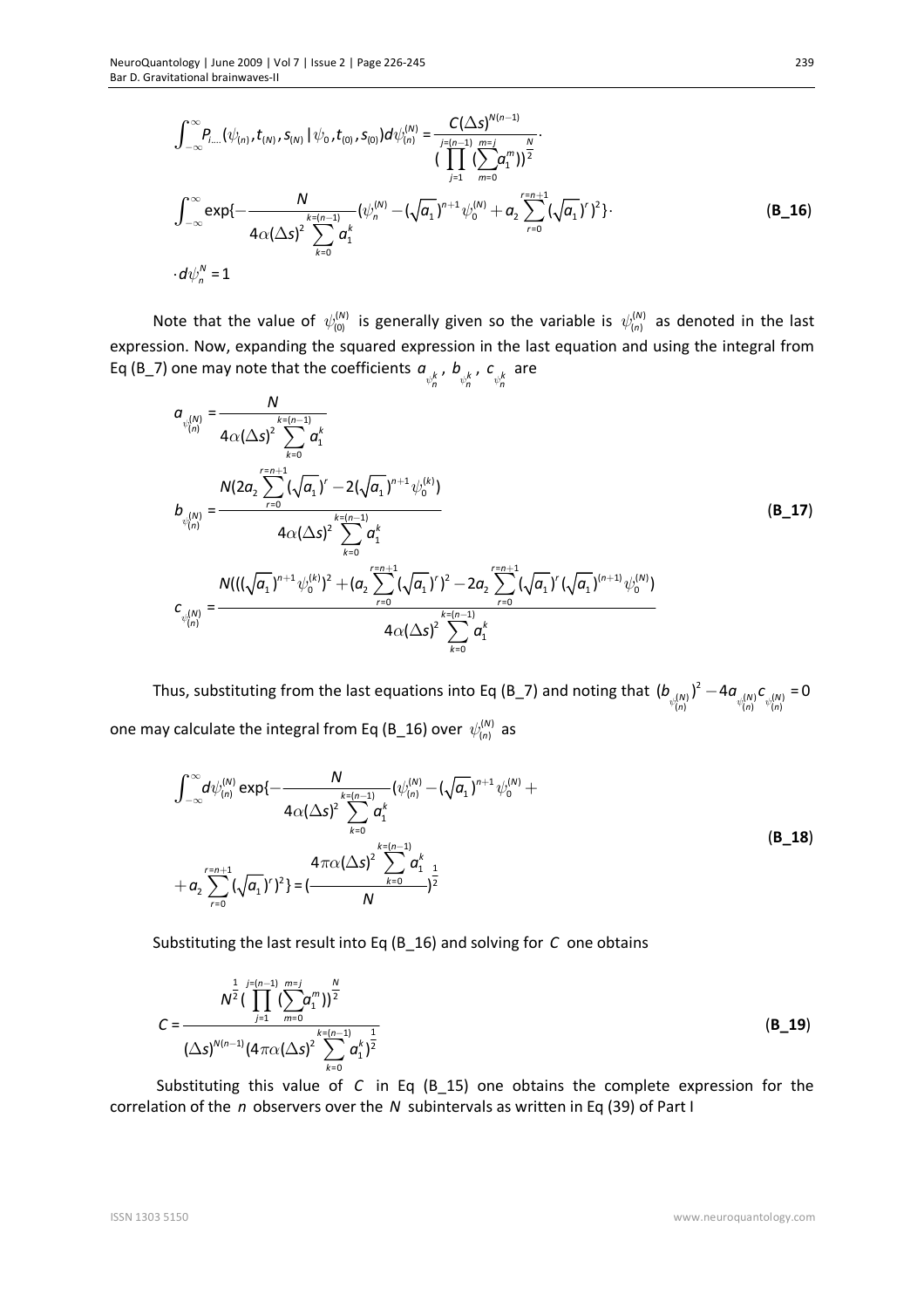$$
P_{i,j,l,\dots}(\psi_{(n)},t_N,s_N \mid \psi_0,t_{(0)},s_{(0)}) = \left(\frac{N}{4\pi\alpha(\Delta s)^2 \sum_{k=0}^{k=(n-1)} \alpha_1^k}\right)^{\frac{1}{2}} \cdot \frac{4\pi\alpha(\Delta s)^2 \sum_{k=0}^{k=(n-1)} \alpha_1^k}{4\pi\alpha(\Delta s)^2 \sum_{k=0}^{k=(n-1)} (\psi_n^{(N)} - (\sqrt{a_1})^{n+1}\psi_0^{(N)} + a_2 \sum_{r=0}^{r=n+1} (\sqrt{a_1})^r)^2}
$$
\n(B\_20)

## **APPENDIX C**

#### **Derivation of Eq (8)**

We derive here in a detailed manner Eq (8) which denotes the first order term in Eq (6) that involves one emission and one reabsorption of the photon by the electron during the given finite time and s Intervals  $(t_{(0)}, t)$ ,  $(s_{(0)}, s)$ .

As remarked, the electron is assumed to have two different states so that at  $t_1$  and  $s_1$  it was at the higher state 2 from which it descends to the lower state 1 through emitting a photon. Then at  $t_{2}$ and <sup>2</sup> *s* it reabsorbs the photon and returns to state 2 as schematically shown at the left hand side of Figure 1. In the following we denote the higher and lower energies of the electron by  $\varepsilon_2^2$  and  $\varepsilon_1^2$ respectively and that of the photon by  $w_{\lambda}$  where, due to the nonconserved energy character of the interaction,  $\varepsilon^2 - \varepsilon^2 \neq w^2$ . We wish to represent the *s* dependence of the electron and photon in the extra dimension in a similar manner as their *t* dependence. The conventional *t* dependence (see, for example, Chapter 7 in (Haken, 1981)) of an incoming electron with energy  $\varepsilon$ <sub>2</sub> at time  $t$ <sub>1</sub> (before any interaction of it) is  $e^{-i\varepsilon_2 t_1}$  and that of an outgoing electron with energy  $\varepsilon_1$  at time  $t_2$  (after any interaction of it) is  $e^{i\epsilon_1 t_2}$ . The t dependence of the emitted photon at  $t_1$  is (Haken, 1981)  $e^{i\omega_\lambda t_1}$  and that of the reabsorbed photon at  $t_2$  by  $e^{-i\omega_{\lambda} t_2}$ . Thus, according to the former discussion the  $(s,t)$ dependence of the incoming electron  $\phi(s,t)$  and the emitted photon  $u(s,t)$  at  $t_1$  and  $s_1$  may be represented by

$$
\phi(s_1, t_1)_{before\ emission} = e^{-i\varepsilon_2 t_1} + e^{-i\varepsilon_2 s_1 (1 - i\delta)}
$$
  
 
$$
u(s_1, t_1)_{after\ emission} = e^{i\omega_\lambda t_1} + e^{i\omega_\lambda s_1 (1 + i\delta)},
$$
 (C\_1)

where  $\delta$  is an infinitesimal satisfying  $\delta \cdot \infty = \infty$ , and  $\delta \cdot c = 0$  (c is a constant, see P. 40 in (Mattuck, 1976)). This is done so that for finite values of *s* the dependence upon *s*, for both the electron and photon, is similar, as remarked, to the dependence upon t and when  $s \rightarrow \infty$ , which is the equilibrium situation in the SQ theory, the terms in *s* vanish as required. That is

$$
\phi(s_1 < \infty, t_1)_{before \ emission} = e^{-i\varepsilon_2 t_1} + e^{-i\varepsilon_2 s_1}
$$
\n
$$
\lim_{s \to \infty} \phi(s, t_1)_{before \ emission} = e^{-i\varepsilon_2 t_1}
$$
\n
$$
u(s_1 < \infty, t_1)_{after \ emission} = e^{i\omega_\lambda t_1} + e^{i\omega_\lambda s_1}, \quad \lim_{s \to \infty} u(s, t_1)_{after \ emission} = e^{i\omega_\lambda t_1}
$$
\n(C\_2)

The expression for the outgoing electron at  $t_1$  and  $s_1$  with the lower energy  $\varepsilon_1$  (after emitting the photon) and its reduction for finite and infinite *s* are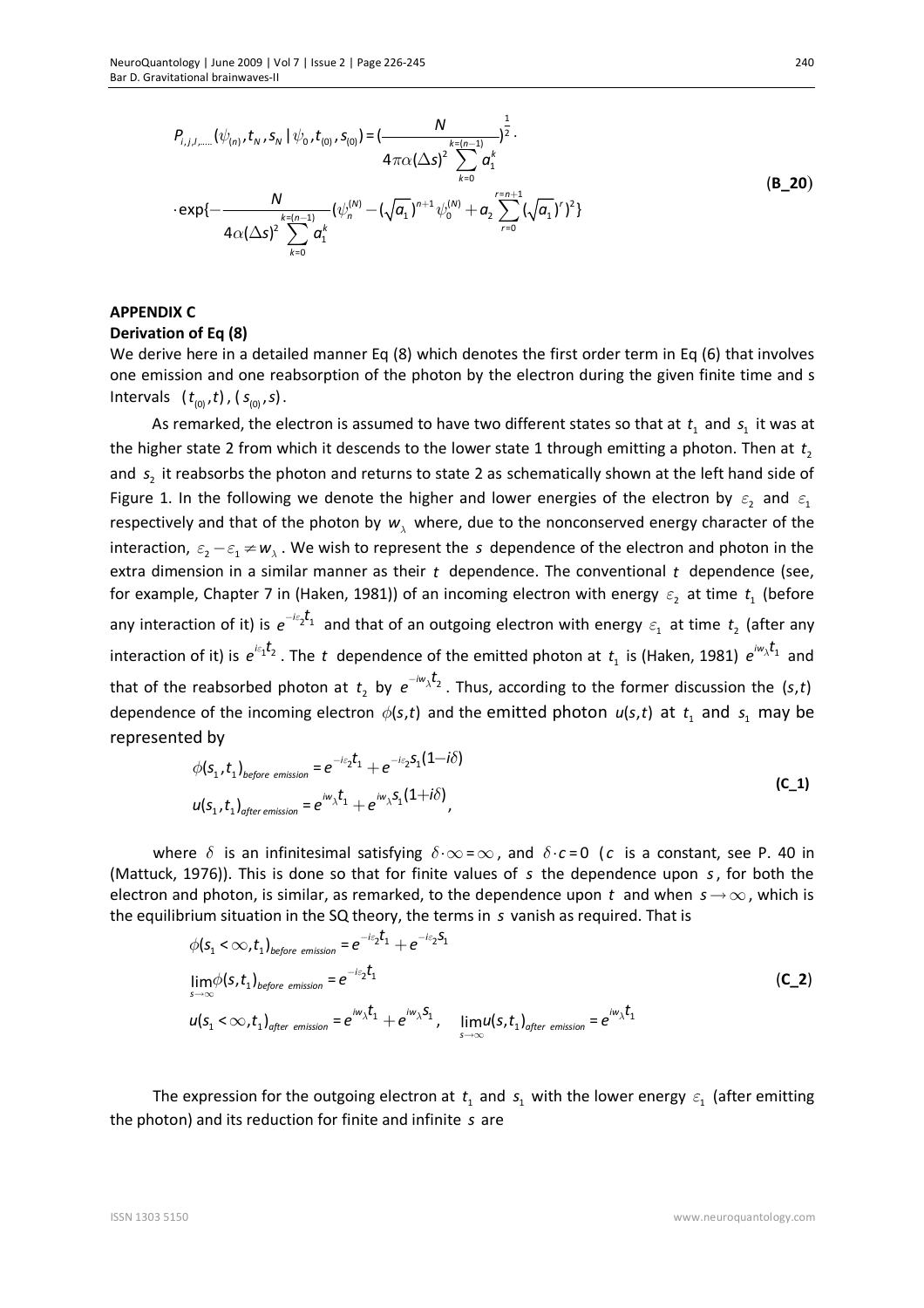$$
\phi(s_1, t_1)_{after\text{ emission}} = e^{i\epsilon_1 t_1} + e^{i\epsilon_1 s_1 (1+i\delta)},
$$
\n
$$
\phi(s_1 < \infty, t_1)_{after\text{ emission}} = e^{i\epsilon_1 t_1} + e^{i\epsilon_1 s_1}, \quad \lim_{s \to \infty} \phi(s, t_1)_{after\text{ emission}} = e^{i\epsilon_1 t_1},
$$
\n(C\_3)

where the  $\delta$  has the same meaning as before. Just before the reabsorption stage at  $t_2$  and  $s_2$ the electron and photon are represented by

$$
\phi(s_2, t_2)_{before\ reabsorption} = e^{-i\varepsilon_1 t_2} + e^{-i\varepsilon_1 s_2 (1 - i\delta)}
$$
  

$$
u(s_2, t_2)_{before\ reabsorption} = e^{-i\omega_\lambda t_2} + e^{-i\omega_\lambda s_2 (1 - i\delta)}
$$
 (C\_4)

Needless to remark that, according to our discussion, the former expressions reduce, for finite and infinite *s*, to

$$
\phi(s_2 < \infty, t_2)_{before\;reabsorption} = e^{-i\varepsilon_1 t_2} + e^{-i\varepsilon_1 s_2}
$$
\n
$$
\lim_{s \to \infty} \phi(s, t_2)_{before\;reabsorption} = e^{-i\varepsilon_1 t_2}
$$
\n
$$
u(s_2 < \infty, t_2)_{before\;reabsorption} = e^{-iw_\lambda t_2} + e^{-iw_\lambda s_2}, \quad \lim_{s \to \infty} u(s, t_2)_{before\;reabsorption} = e^{-iw_\lambda t_2}
$$
\n(C\_5)

Just after the reabsorption at  $s_2$  and  $t_2$  the expression for the electron and its reduction for finite and infinite *s* are

$$
\phi(s_2, t_2)_{after\ reabsorption} = e^{i\varepsilon_2 t_2} + e^{i\varepsilon_2 s_2 (1+i\delta)}
$$
  
\n
$$
\phi(s_2 < \infty, t_2)_{after\ reabsorption} = e^{i\varepsilon_2 t_2} + e^{i\varepsilon_2 s_2}
$$
  
\n
$$
\lim_{s \to \infty} \phi(s, t_2)_{after\ reabsorption} = e^{i\varepsilon_2 t_2}
$$
\n(C\_6)

Beside the former expressions for the separate electron and photon we should take into acount also the interaction between them. That is, the acts of the emission and reabsorption of the photon by the electron. This interaction for the emission part in the extra dimension *s*, denoted

$$
g_{\lambda_s}^{em}
$$
, may be written as  

$$
g_{\lambda_s}^{em} = -\sqrt{\frac{e^2}{2m^2\hbar w_{\lambda}\epsilon_0}} \int \phi_1(s,t)u(s,t)p\phi_2(s,t)dV,
$$
 (C\_7)

where  $\phi_2(s,t)$ ,  $\phi_1(s,t)$ , denote the two energy states of the electron as given by Eqs (C\_1)-(C\_6) and  $u(s,t)$  is the expression for the photon given by Eqs (C\_1)-(C\_2) and (C\_4)-(C\_5). The  $w_\lambda$ and  $\varepsilon_{0}$  are respectively the energy of the emitted photon and the dielectric constant in vacuum. The integration is over the volume which includes also the *s* dimension and the *p* is the momentum operator which is represented by

$$
p=\frac{\hbar}{i}\Delta.
$$

The former expression for the emission interaction is suggested so that in the limit of  $s \to \infty$  it reduces to the known emission interaction which does not involve the *s* variable (see Eq (7.112) in (Haken, 1981)). That is,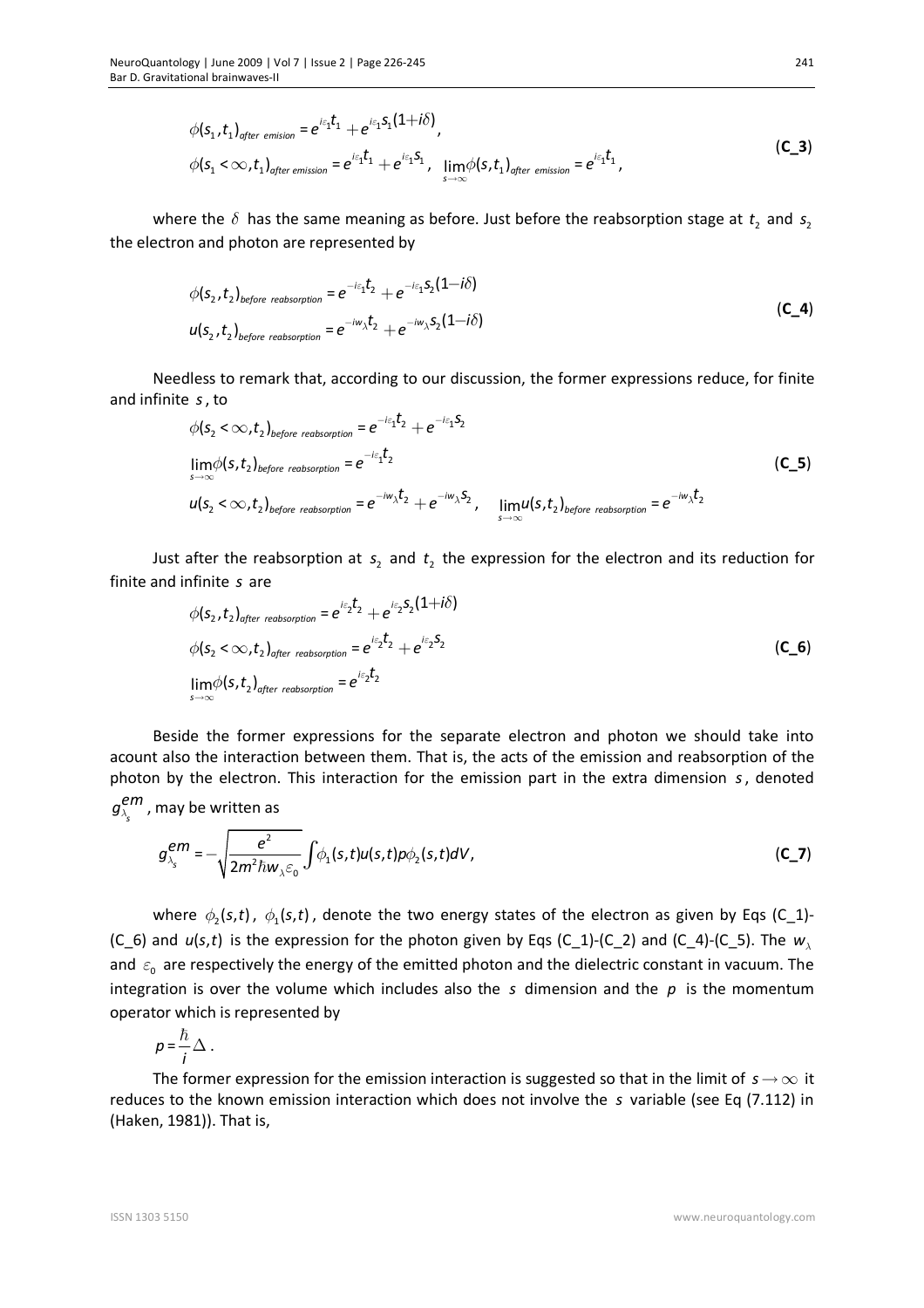$$
\lim_{s \to \infty} g_{\lambda_s}^{em} = \lim_{s \to \infty} \{-\sqrt{\frac{e^2}{2m^2 \hbar w_{\lambda} \varepsilon_0}} \int \phi_1(s,t) u(s,t) \rho \phi_2(s,t) dV\} =
$$
\n
$$
= -\sqrt{\frac{e^2}{2m^2 \hbar w_{\lambda} \varepsilon_0}} \int \lim_{s \to \infty} (\phi_1(s,t)) \lim_{s \to \infty} (u(s,t)) p \lim_{s \to \infty} (\phi_2(s,t)) dV =
$$
\n
$$
= -\sqrt{\frac{e^2}{2m^2 \hbar w_{\lambda} \varepsilon_0}} \int \phi_1(t) u(t) \rho \phi_2(t) dV = g_{\lambda}^{em},
$$
\n(C\_8)

where the last result is obtained by noting from Eqs (C\_1)-(C\_6) that in the limit  $s \to \infty$  the expressions for the electron and photon reduce to their known forms (Haken, 1981). The interaction for the reabsorption part may be obtained by noting that the expressions for the electron and photon participating in the reabsorption interaction are obtained by taking the hermitian adjoints of the expressions for the electron and photon participating in the emission process. Thus, using the rule (Schiff, 1968; Merzbacher, 1961; Tannoudji, 1977) that the hermitian adjoint of the product of some expressions is the product of their adjoints in the reverse order, one may obtain the interaction

for the reabsorption part, denoted  $g_{_{\lambda_{\text{s}}}}^{\textit{re}}$  , from that of the emission part  $g_{_{\lambda_{\text{s}}}}^{\textit{em}}$  as follows

$$
g_{\lambda_s}^{re} = (g_{\lambda_s}^{em})^+ = (-\sqrt{\frac{e^2}{2m^2\hbar w_{\lambda}\epsilon_0}}\int \phi_1(s,t)u(s,t)\rho\phi_2(s,t)dV)^+ =
$$
\n
$$
= -\sqrt{\frac{e^2}{2m^2\hbar w_{\lambda}\epsilon_0}}\int (\phi_2(s,t))^+(p)^+(u(s,t))^+(\phi_1(s,t))^+dV
$$
\n(C\_9)

The reabsorption interaction reduces at the limit of  $s \rightarrow \infty$ , just like the emission process in Eq (C\_8), to the known reabsorption interaction (Haken, 1981) which does not involve the extra *s* variable. That is,

$$
\lim_{s \to \infty} g_{\lambda_s}^{re} = \lim_{s \to \infty} \{-\sqrt{\frac{e^2}{2m^2 \hbar w_{\lambda} \varepsilon_0}} \int (\phi_2(s,t)) \cdot f(p) + (u(s,t)) \cdot (\phi_1(s,t)) + dV\} =
$$
\n
$$
= -\sqrt{\frac{e^2}{2m^2 \hbar w_{\lambda} \varepsilon_0}} \int \lim_{s \to \infty} (\phi_2(s,t)) + p \lim_{s \to \infty} (u(s,t)) + \lim_{s \to \infty} (\phi_1(s,t)) + dV =
$$
\n
$$
= -\sqrt{\frac{e^2}{2m^2 \hbar w_{\lambda} \varepsilon_0}} \int (\phi_2(t)) + p(u(t)) + (\phi_1(t)) + dV = g_{\lambda}^{re}
$$
\n(C\_10)

Note that the whole processes of emission and reabsorption may, respectively, be read directly from Eqs (C\_8) and (C\_10) if one realizes that the operator *p* in each of these equations denotes the interaction undergone by the expressions (denoting electron or (and) photon) at its right hand side which result with the expressions (also denoting electron or (and) photon) at its left hand side. Thus, in Eq (C\_8), which describes the emission process, the  $\phi_2$ (s,t) at the right of p denotes the initial electron with the higher energy state 2 and the  $\phi_1(s,t)u(s,t)$  at the left of p are the electron with the lower energy state 1 (after emission) and the emitted photon. Likewise, in Eq (C\_10), which describes the reabsorption process, the  $(u(s,t))\dagger(\phi_1(s,t))\dagger$  at the right of  $p$  denotes the initial lower energy electron and the photon, before the reabsorption, and the  $(\phi_2(s,t))^+$  at the left of *p* is the electron with the higher energy state 2 after the reabsorption.

Now, we must realize that the final state at *t* and *s* after the reabsorption of the photon, where we remain with one electron with the higher energy state 2, is the same as the initial state at  $t_{\text{(0)}}$  and  $s_{\text{(0)}}$  before the emission of the photon from the higher energy electron. Thus, we may write for the relevant  $P'$  at the end of the whole process of emission and reabsorption (Haken, 1981)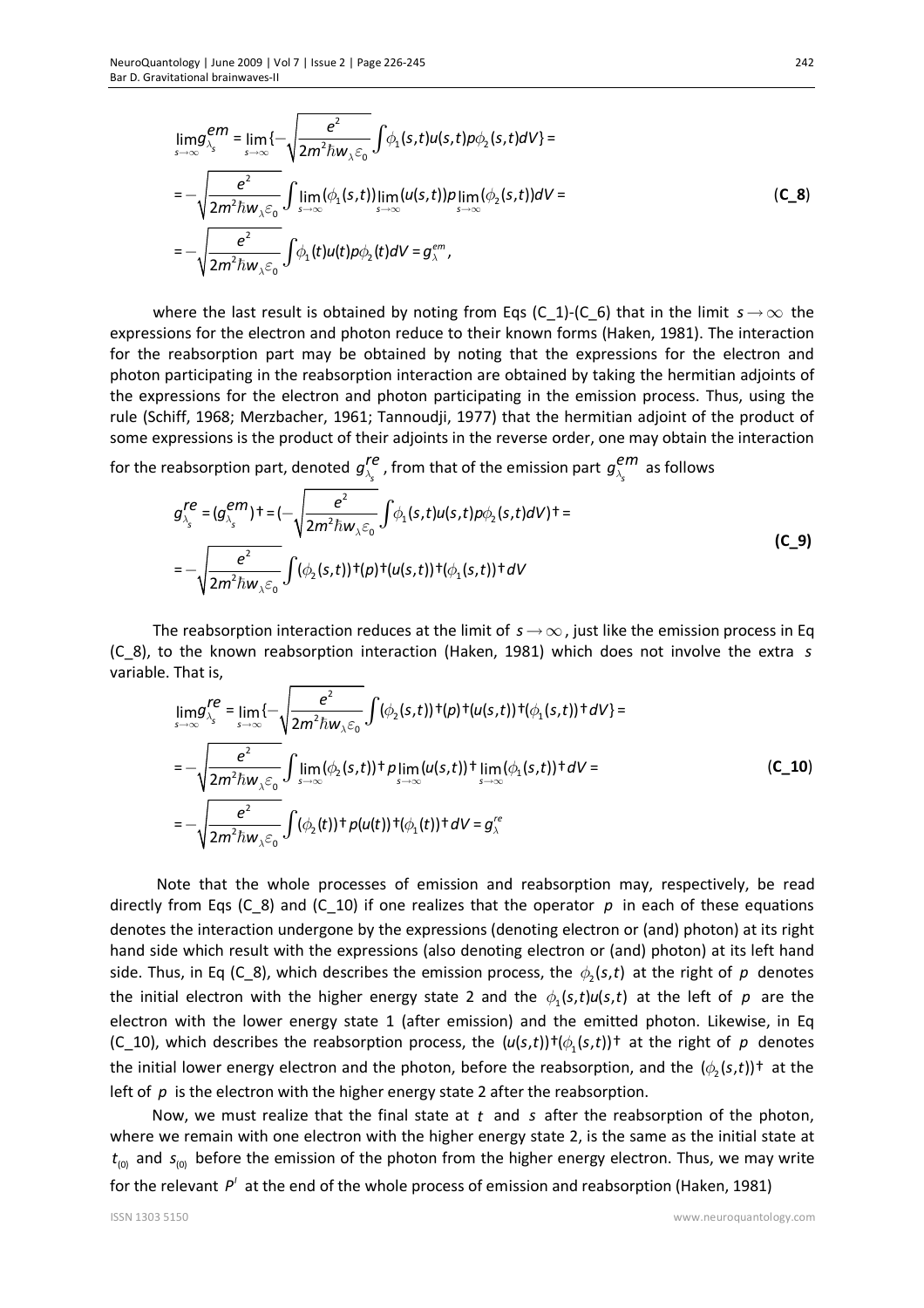$$
P'(\psi, t, s | \psi^{(0)}, t_{(0)}, s_{(0)}) = P'(\psi^{(0)}, t_{(0)}, s_{(0)}) + G(t, s)P'(\psi^{(0)}, t_{(0)}, s_{(0)}),
$$
\n(C\_11)

where the coefficient  $G(t, s)$  denotes the mentioned evolution during the  $(t_{(0)}, t)$  and  $(s_{(0)}, s)$ intervals from the initial state  $P'(\psi^{(0)},t_{(0)},s_{(0)})$  back to the same state. We first note that as the (s,t) dependence of the states of the electron and photon were represented as sums of two terms, one involves only the t term and the second only the s term, so the  $(s,t)$  dependence of the entire mentioned interaction of (emission + reabsorption)  $G(t,s)$  may also be written as a sum of two separate terms, denoted *G*(*t*) and *G*(*s*) each of them involves only one variable. This is done, as will just be realized, so that at the equilibrium limit the *s* term vanishes and remains only the *t* term as is the case regarding the mentioned (s,t) representation of the states of the electron and photon (see Eqs (C  $1)-(C_6)$ ).

 Thus, for the *t* dependence of the emission process one should take into account that: (1) the emission process is executed during the interval  $0 < t<sub>1</sub> < t<sub>2</sub>$ , (2) the electron before and after emission at  $t_{_{(1)}}$  is, respectively, represented by  $e^{-i\varepsilon_2\hat{t}_1}$  and  $e^{i\varepsilon_1\hat{t}_1}$ , (3) the emitted photon at  $t_{_{(1)}}$  is given by  $e^{i\omega_\lambda t_1}$  and (4) the emission itself is described by the interaction  $g_\lambda^{em}$ . And for the  $t$ dependence of the reabsorption process one should take into account that: (1) the reabsorption process is executed during the interval  $0 < t_2 < t$  , (2) the electron before and after reabsorption at  $t_{_{(2)}}$  is, respectively, represented by  $e^{-i\varepsilon_1 t_2}$  and  $e^{i\varepsilon_2 t_2}$ , (3) the reabsorbed photon at  $t_{_{(2)}}$  is given by  $e^{-i\omega_\lambda t_2}$  and (4) the reabsorption itself is described by the interaction  $g_\lambda^{re}$  =( $g_\lambda^{em}$ )† . Thus, one may write the  $t$  dependence of the (emission  $+$  reabsorption) process  $G(t)$  as

$$
G(t) = g_{\lambda}^{em} \cdot (g_{\lambda}^{em})^{\dagger} \cdot \int_{0}^{t_{2}} \exp(i(\varepsilon_{1} + w_{\lambda} - \varepsilon_{2})t_{1})dt_{1} \cdot \int_{0}^{t} \exp(i(\varepsilon_{2} - w_{\lambda} - \varepsilon_{1})t_{2})dt_{2}
$$
 (C\_12)

Simiarly, for the *s* dependence of the emission process one should take into account that: (1) the emission process is executed during the interval  $0 < s<sub>1</sub> < s<sub>2</sub>$ , (2) the electron before and after emission is, respectively, represented by  $e^{-i\varepsilon_2 S_1(1-i\delta)}$  and  $e^{i\varepsilon_1 S_1(1+i\delta)}$ , (3) the emitted photon is given by  $e^{i\omega_\lambda S_1(1+i\delta)}$  and (4) the emission itself is described by the interaction  $g^{em}_{\lambda_s}$  . And for the *s* dependence of the reabsorption process one should take into account that: (1) the reabsorption process is executed during the interval  $0 < s<sub>2</sub> < s$ , (2) the electron before and after reabsorption is, respectively, represented by  $e^{-i\varepsilon_1 S_2(1-i\delta)}$  and  $e^{i\varepsilon_2 S_2(1+i\delta)}$ , (3) the reabsorbed photon is given by  $e^{-i\omega_\lambda S_2(1-i\delta)}$  and (4) the reabsorption itself is described by the interaction  $g_{\lambda_s}^{re}$  =  $(g_{\lambda_s}^{em})$ +. Thus, one may write the *s* dependence of the (emission + reabsorption) process *G*(*s*) as

$$
G(s) = g_{\lambda_s}^{em} \cdot (g_{\lambda_s}^{em})^+ \cdot \int_0^{s_2} \exp[i(\varepsilon_1 + i\delta(\varepsilon_2 + \varepsilon_1 + w_\lambda) + w_\lambda - \varepsilon_2)s_1] ds_1
$$
  
\n
$$
\cdot \int_0^s \exp[i(\varepsilon_2 + i\delta(\varepsilon_2 + \varepsilon_1 + w_\lambda) - w_\lambda - \varepsilon_1)s_2] ds_2,
$$
\n(C\_13)

where we have set, as remarked,  $s_{(0)} = t_{(0)} = 0$  for both  $G(t)$  and  $G(s)$ . The coefficient  $G(t, s)$ from Eq (C\_11) is given, as remarked, by the sum  $G(t) + G(s)$  so that at the equilibrium state obtained in the limit in which all the values of *s* are equated to each other and taken to infinity - the term *G*(*s*) vanishes and remains only the term *G*(*t*) as it should be (Haken, 1981). The term *G*(*s*)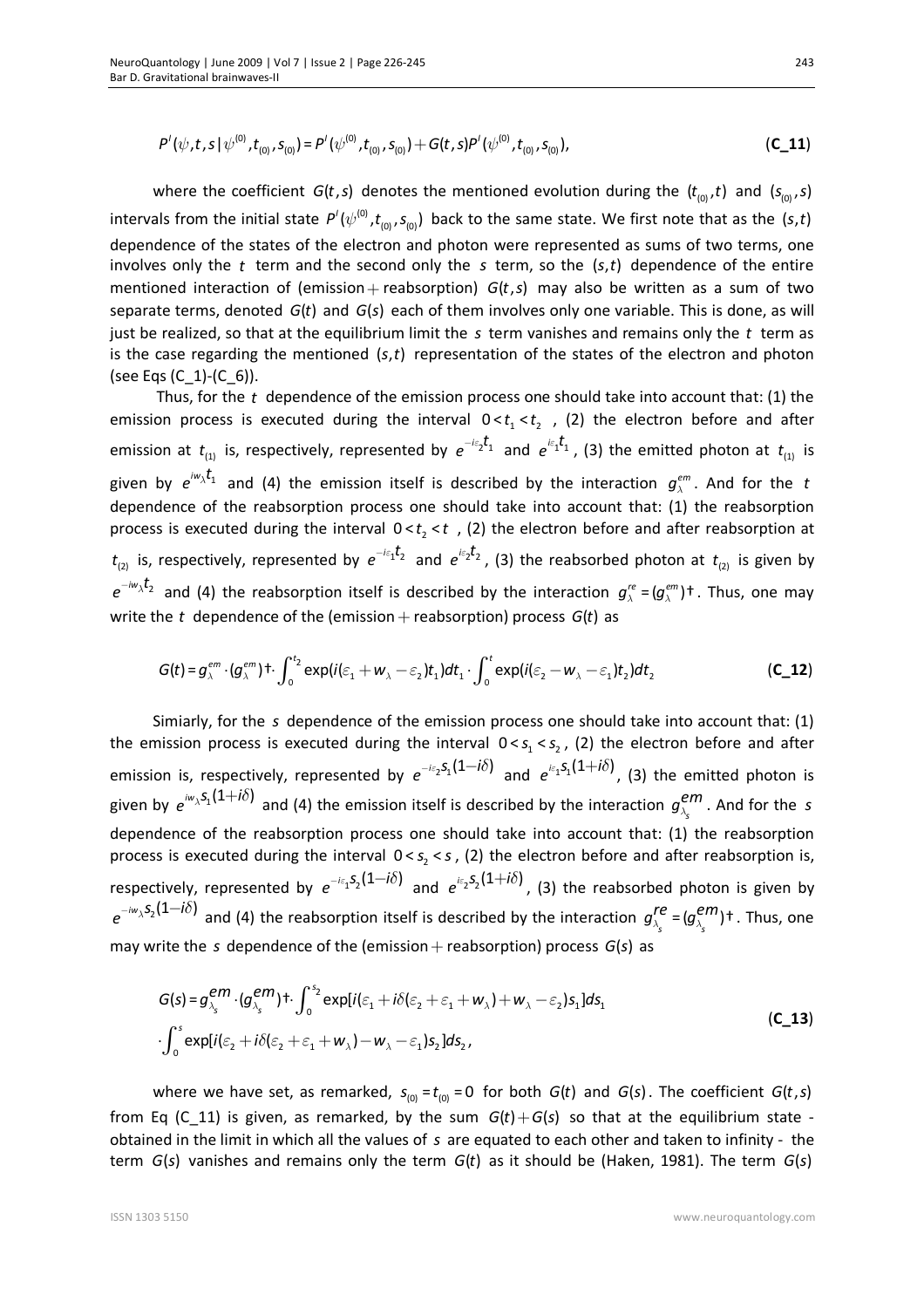vanishes in the stationary state because we have already equated the initial  $s_{\text{0}}$  to zero so for equating all the *s*'s to each other one have to set also the other values of *s* equal to zero which obviously causes *G(s)* from Eq (C 13) to vanish. Note that thus far we have discussed a single mode  $\lambda$  for the emitted and reabsorbed photon which makes sense in a cavity whose closed walls are of the same order as the wavelength of the photon. But for an infinite space or a cavity with open sides one should consider a continuum of modes  $\sum_{\lambda}$ . Thus, considering this continuum of modes and performing the integration over  $t_1$  and  $s_1$  from Eqs (C\_12)-(C\_13) one obtains

$$
G(t,s) = G(t) + G(s) = \sum_{\lambda} g_{\lambda}^{em} \cdot (g_{\lambda}^{em}) + \int_{0}^{t} dt_{2} \frac{\{\exp[i(\varepsilon_{1} + w_{\lambda} - \varepsilon_{2})t_{2}] - 1\}}{i(\varepsilon_{1} + w_{\lambda} - \varepsilon_{2})}.
$$
  
\n
$$
\cdot \exp[i(\varepsilon_{2} - w_{\lambda} - \varepsilon_{1})t_{2}] + \sum_{\lambda_{s}} g_{\lambda_{s}}^{em} \cdot (g_{\lambda_{s}}^{em}) +
$$
  
\n
$$
\cdot \int_{0}^{s} ds_{2} \frac{\{\exp[i(\varepsilon_{1} - \varepsilon_{2} + w_{\lambda} + i\delta(\varepsilon_{2} + \varepsilon_{1} + w_{\lambda}))s_{2}] - 1\}}{i(\varepsilon_{1} - \varepsilon_{2} + w_{\lambda} + i\delta(\varepsilon_{2} + \varepsilon_{1} + w_{\lambda}))}.
$$
  
\n
$$
\cdot \exp[i(\varepsilon_{2} - \varepsilon_{1} - w_{\lambda} + i\delta(\varepsilon_{2} + \varepsilon_{1} + w_{\lambda}))s_{2}]
$$
 (C\_14)

Now, performing the integration over  $s<sub>2</sub>$  and  $t<sub>2</sub>$  we obtain from Eq (C\_14)

$$
G(t,s) = G(t) + G(s) = \sum_{\lambda} \frac{g_{\lambda}^{em} \cdot (g_{\lambda}^{em})^{\dagger}}{i(\varepsilon_{1} + w_{\lambda} - \varepsilon_{2})} \{t - \frac{\exp(i(\varepsilon_{2} - \varepsilon_{1} - w_{\lambda})t) - 1}{i(\varepsilon_{2} - \varepsilon_{1} - w_{\lambda})}\} + \sum_{\lambda_{s} \atop{\lambda_{s}} \frac{g_{\lambda_{s}}^{em} \cdot (g_{\lambda_{s}}^{em})^{\dagger}}{i(\varepsilon_{1} - \varepsilon_{2} + w_{\lambda} + i\delta(\varepsilon_{2} + \varepsilon_{1} + w_{\lambda}))} \{- \frac{\exp(-2\delta(\varepsilon_{2} + \varepsilon_{1} + w_{\lambda})s) - 1}{2\delta(\varepsilon_{2} + \varepsilon_{1} + w_{\lambda})} - \frac{\exp[i(\varepsilon_{2} - \varepsilon_{1} - w_{\lambda} + i\delta(\varepsilon_{2} + \varepsilon_{1} + w_{\lambda}))s] - 1}{i(\varepsilon_{2} - \varepsilon_{1} - w_{\lambda} + i\delta(\varepsilon_{2} + \varepsilon_{1} + w_{\lambda}))} \}
$$
(C\_15)

One may realize that, because of the  $\delta$  (see its definition after Eq (C\_1)), the

quotient 2  $^{1}$   $^{0}$  1 2  $^{1}$   $^{0}$  1  $\exp(-2\delta(\varepsilon^2 + \varepsilon^2 + w^2))s) - 1$  $2\delta(\varepsilon_2 + \varepsilon_1 + \mathbf{w}_\lambda)$ *w s w*  $\lambda$  $\lambda$  $\delta(\varepsilon^{}_{2}+\varepsilon$  $\delta(\varepsilon^{}_{\!2} + \varepsilon$  $-\frac{\exp(-2\delta(\varepsilon_2+\varepsilon_1+w_1)s)-}{}$  $+\varepsilon$ <sub>1</sub> + in the second sum, which is of the kind  $\frac{0}{2}$ 0 , may be evaluated, using L'hospital theorem (Pipes, 1958), to obtain for it the result of *s* so that Eq (C\_15) becomes

$$
G(t,s) = G(t) + G(s) = \sum_{\lambda} \frac{g_{\lambda}^{em} \cdot (g_{\lambda}^{em})^{\dagger}}{i(\varepsilon_{1} + w_{\lambda} - \varepsilon_{2})} \{t - \frac{\exp(i(\varepsilon_{2} - \varepsilon_{1} - w_{\lambda})t) - 1}{i(\varepsilon_{2} - \varepsilon_{1} - w_{\lambda})}\} + \sum_{\lambda_{s} \atop{\lambda_{s}} \frac{g_{\lambda_{s}}^{em} \cdot (g_{\lambda_{s}}^{em})^{\dagger}}{i(\varepsilon_{1} - \varepsilon_{2} + w_{\lambda} + i\delta(\varepsilon_{2} + \varepsilon_{1} + w_{\lambda}))} \{s - \frac{\exp[i(\varepsilon_{2} - \varepsilon_{1} - w_{\lambda} + i\delta(\varepsilon_{2} + \varepsilon_{1} + w_{\lambda}))s] - 1}{i(\varepsilon_{2} - \varepsilon_{1} - w_{\lambda} + i\delta(\varepsilon_{2} + \varepsilon_{1} + w_{\lambda}))}\}
$$
(C\_16)

The last expression for  $G(t, s)$  contains terms which are proportional to  $t$  and  $s$ , others which are oscillatory in these variables, and also constant terms. Thus, for large *t* and *s* the oscillatory as well as the constant terms may be neglected compared to *t* and *s* as in the analogous quantum discussion of the same process (Haken, 1981) (without the extra variable). That is, one may obtain for  $G(t, s)$